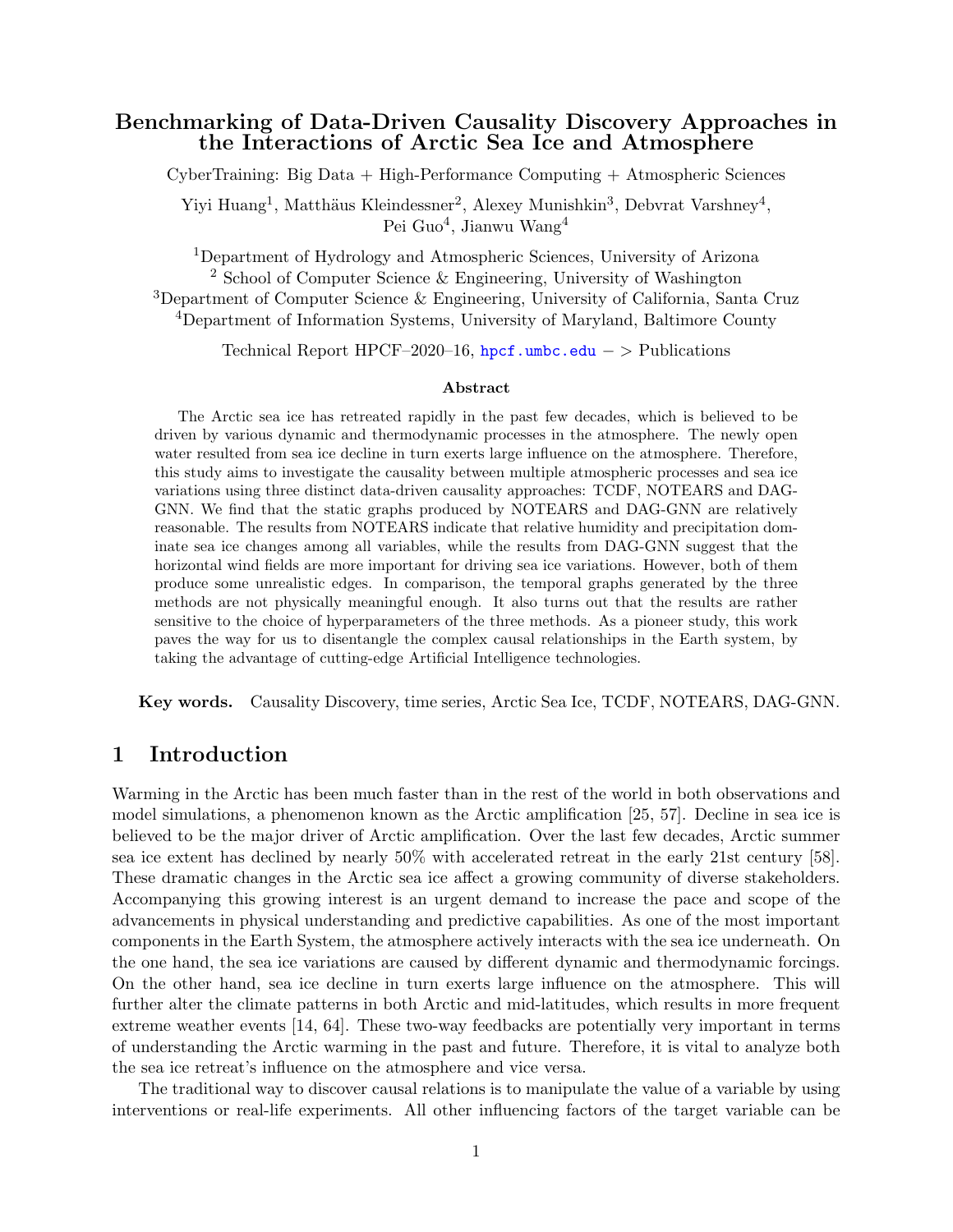held fixed, to test whether a manipulation of a potential cause changes the target variable [\[44\]](#page-19-1). Specifically, the typical approach for assessing causal links in climate study is targeted modeling experiments. Such experiments are often computational expensive, time-consuming, or even impossible to carry out. More importantly, the large biases and substantial model spread remain in the state-of-the-art climate models [\[65\]](#page-20-2), which further introduce some unrealistic causal relations. With the current advances in digital sensing and data assimilation, we have entered a period where earth science tends to be "data rich" in observations [\[49\]](#page-19-2), allowing us to do data-driven causality discovery [\[22,](#page-17-2) [44,](#page-19-1) [73\]](#page-21-0). The data-driven causality approach aids scientists in identifying and extracting signals by analyzing statistical properties of purely observational data, which augments targeted model studies and has direct ties to forecasting and prediction. Several different frameworks for observational analysis have been applied to climate science to provide graphical representations of causal relations [\[10,](#page-17-3) [13,](#page-17-4) [20,](#page-17-5) [30,](#page-18-0) [42,](#page-19-3) [59,](#page-20-3) [60,](#page-20-4) [72\]](#page-20-5). Among them, the most relevant topic is the connections between Arctic (60◦N northward) and mid-latitude (roughly 30-60◦N) climate patterns [\[38,](#page-18-1) [41,](#page-19-4) [54,](#page-19-5) [62\]](#page-20-6). However, neither study investigates the relationship between sea ice retreat and the atmospheric dynamic and thermodynamic processes in the Arctic only, which is the focus of this study. It is unclear whether different causality approaches would produce similar results, or whether a particular technique is best suited for this topic as each study employs a different approach.

Thus, the overarching goal of this study is to investigate the causality between multiple atmospheric processes and sea ice variations using data-driven causality approaches. Instead of performing multiple climate model simulations, here we focus solely on an observational-type analysis. Specifically, three distinct data-driven causality approaches, Temporal Causality Discovery Framework (TCDF) [\[45\]](#page-19-6), Non-combinatorial Optimization via Trace Exponential and Augmented lagRangian for Structure learning (NOTEARS) [\[74\]](#page-21-1) and Directed Acyclic Graph-Graph Neural Networks (DAG-GNN) [\[71\]](#page-20-7), will be used and compared to determine whether they are suitable for the particular climate study.

This report is structured in the following sections. Section [2](#page-1-0) summarizes the main conclusions from previous studies in terms of causal relations between different atmospheric processes and Arctic sea ice variations; Section [3](#page-4-0) lists data sets and data pre-processing methods and steps; Section [4](#page-5-0) introduces three data-driven causality discovery frameworks; Section [5](#page-8-0) summarizes the results generated by each method and compares those results with a causality graph based on literature review; finally, Section [6](#page-15-0) reports the main conclusions and limitations of this study. The codes and data are available on [https://github.com/big-data-lab-umbc/cybertraining/](https://github.com/big-data-lab-umbc/cybertraining/tree/master/year-3-projects/team-6) [tree/master/year-3-projects/team-6](https://github.com/big-data-lab-umbc/cybertraining/tree/master/year-3-projects/team-6).

# <span id="page-1-0"></span>2 Causality Between Atmospheric Processes and Arctic Sea Ice Variations

Due to the two-way interactions between the atmosphere and sea ice, studying causality between them is a challenging but important task, which makes it an area of high interest within polar climate community. The sea ice variations can be caused by different dynamical and thermodynamical processes. Important dynamical processes include anomalous surface wind [\[61,](#page-20-8) [70\]](#page-20-9), regional atmospheric circulation patterns [\[48,](#page-19-7) [53\]](#page-19-8) and abnormal summer storm activities [\[50\]](#page-19-9). Cloud [\[31\]](#page-18-2), radiation [\[12,](#page-17-6) [34\]](#page-18-3) and precipitation [\[3,](#page-16-0) [67\]](#page-20-10) are the important thermodynamic factors Arctic sea ice trends and variability. On the other hand, sea ice decline in turn exerts large influence on the atmosphere, including cloud [\[34,](#page-18-3) [43\]](#page-19-10), surface energy budget [\[4,](#page-16-1) [5,](#page-16-2) [56\]](#page-19-11), precipitation [\[2,](#page-16-3) [37\]](#page-18-4) and large-scale circulation [\[9,](#page-16-4) [35\]](#page-18-5). Figure [2.1](#page-2-0) depicts the causal relations between key atmospheric variables and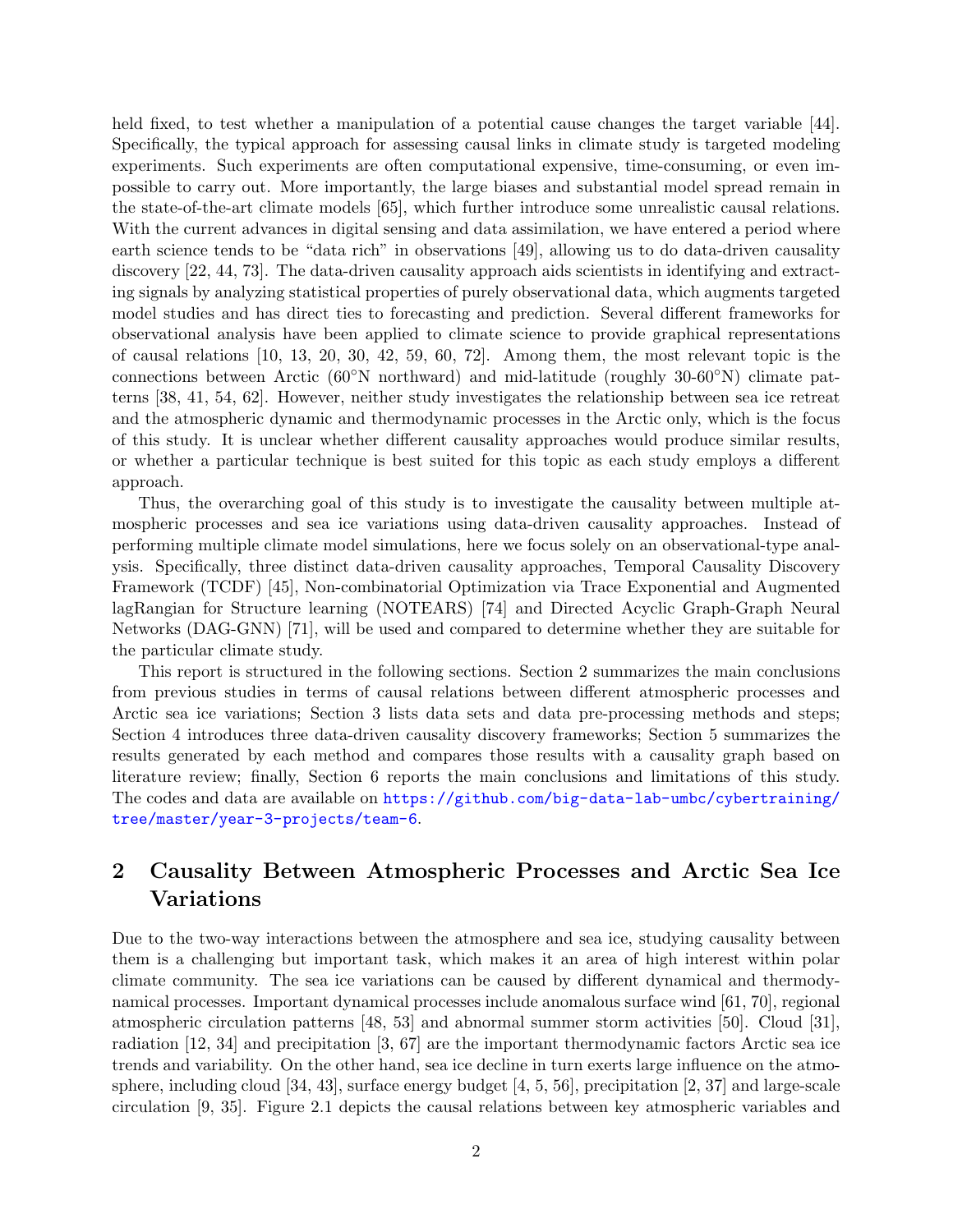

<span id="page-2-0"></span>Figure 2.1: The causality graph between key atmospheric variables and sea ice over the Arctic based on literature review. Note that the processes  $a - d$  are well-known atmospheric processes, which can be summarized from multiple textbooks. The processes  $e-i$  are summarized from recent peerreviewed publications and they are ongoing research. The *sea ice* here represents sea ice coverage and/or sea ice thickness;  $GH$  is the geopotential height;  $RH$  is relative humidity;  $SLP$  means sea level pressure;  $u10m$  and  $v10m$  represents meridional and zonal wind at 10 meters, respectively;  $HFLX$  is the sensible and latent heat flux; Precip is the total precipitation; CW is the total cloud water path;  $CC$  is the total cloud cover;  $SW$  and  $LW$  represent net shortwave and longwave flux at the surface, respectively.

sea ice over the Arctic. The sea ice here represents sea ice coverage and/or sea ice thickness. Note that the processes  $a - d$  are well-known atmospheric processes, including cloud microphysics, thermodynamics, radiation, climate dynamics, which have been studied over the past few decades. The processes  $e - i$  are summarized from more recent publications, which are still under investigation by climate scientists. We will explain processes  $e - i$  in details in the next paragraph.

The arrow e represents the two-way effect between sea ice and net longwave flux at the surface. Based on global reanalysis [\[31\]](#page-18-2), surface [\[15\]](#page-17-7) and satellite observations [\[29\]](#page-18-6), as well as model simulations [\[27,](#page-18-7) [32\]](#page-18-8), the downwelling longwave radiation at the surface is found to enhance sea ice melt in spring, as a result of an increase in cloudiness and humidity in the Arctic Basin. Positive anomalies of longwave flux in spring and early summer initiate an earlier melt onset, hereby triggering several feedback mechanisms that amplify melt during the succeeding months [\[28,](#page-18-9) [32\]](#page-18-8). The sea ice melt increases the air temperature and thus increases the longwave flux at the surface. The downwelling shortwave flux, however, appears only important after melt has started [\[29,](#page-18-6) [31\]](#page-18-2). Once the surface albedo is significantly reduced due to sea ice melt, the tremendous solar radiation could be absorbed by ocean, which further accelerates ice melt in late spring and summer [\[12,](#page-17-6) [32,](#page-18-8) [34\]](#page-18-3). The feedback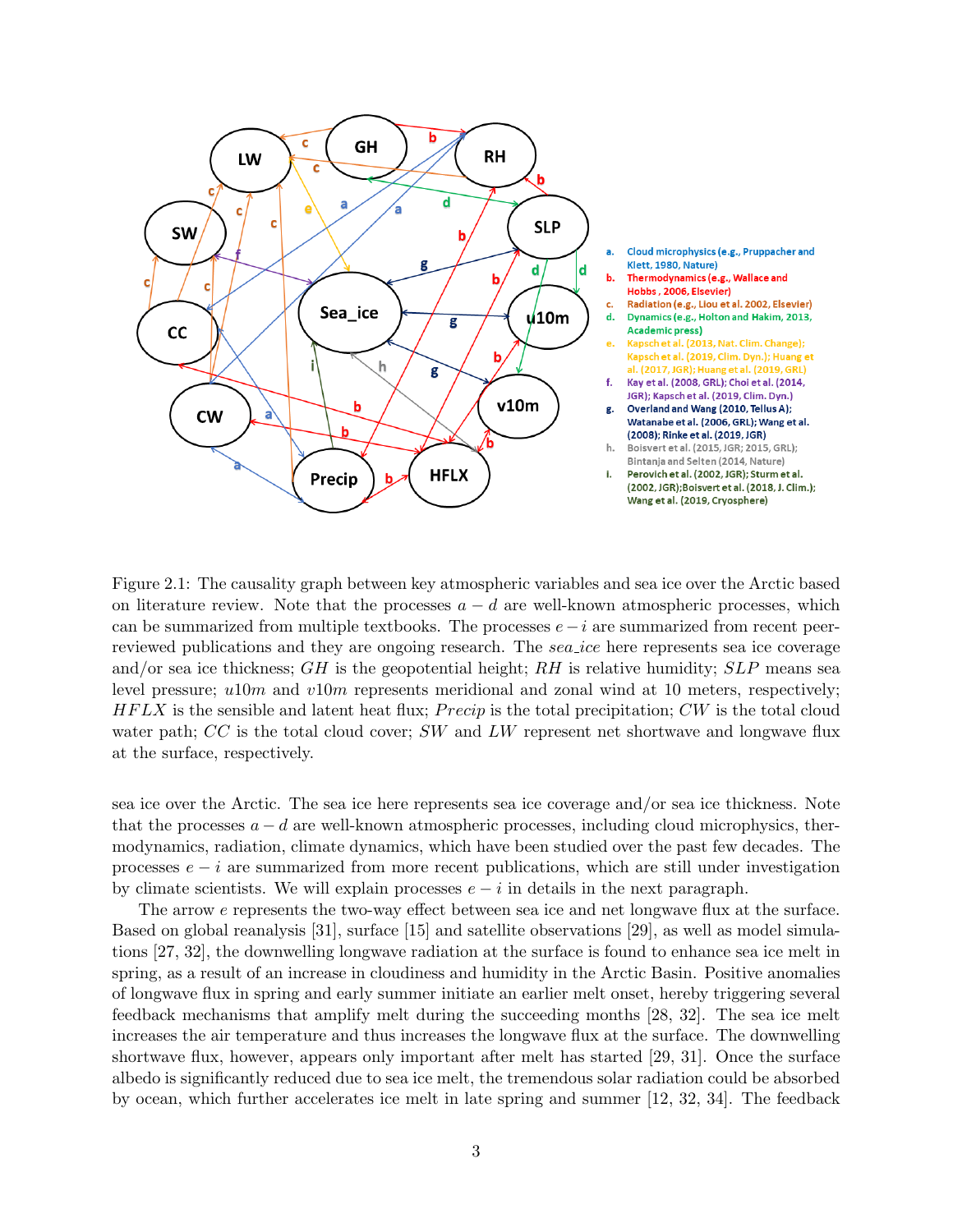between surface net shortwave flux and sea ice, represented by arrow f in Figure [2.1,](#page-2-0) has been con-firmed by both model simulations [\[32\]](#page-18-8) and satellite observations [\[12,](#page-17-6) [34,](#page-18-3) [47\]](#page-19-12). The arrows g indicate the interactions between the sea ice variations and atmospheric dynamical processes. A series of studies demonstrated that recent loss of Arctic sea ice is triggered by the atmospheric circulation changes such as a tendency toward a dipole pattern in the mean sea level pressure trend with an increase over the Arctic Ocean and a decrease over Siberia. The Arctic dipole anomaly in summer [\[68\]](#page-20-11), winter [\[69\]](#page-20-12) and spring [\[33\]](#page-18-10) produces a strong meridional wind (v-component) anomaly that drives more sea ice out of the Arctic Ocean. In addition, this dipole anomaly promotes transport of heat and moisture and thus enhances downwelling longwave radiation and control the melt onset [\[28,](#page-18-9) [33\]](#page-18-10). A recent study also pointed out that a stronger anticyclonic circulation over Greenland and the Arctic Ocean in the troposphere may have contributed as much as 60% to the September sea-ice extent decline since 1979, by warming and moistening the lower atmosphere [\[18\]](#page-17-8). On the other hand, the reduction in Arctic sea ice extent and increase in open water area in late summer are found to directly contribute to a modification of large-scale circulation patterns in the following autumn through the additional heat stored in the Arctic Ocean and released to the atmosphere during the autumn [\[48\]](#page-19-7). The increased 1000-500 hPa thickness in autumn produce anomalous easterley zonal wind component (u-component), especially over the north of Alaska and Canada. Moreover, a more meridional flow pattern associated with sea ice reduction have an impact on the mid-latitude weather [\[48\]](#page-19-7). These conclusions are mainly drawn from model simulations [\[53,](#page-19-8) [69\]](#page-20-12), reanalysis and observations [\[33,](#page-18-10) [48,](#page-19-7) [68\]](#page-20-11). In addition to radiation, the sensible and latent heat flux also plays an important role in the Arctic energy budget. Increases in the downwelling moisture flux triggers the melting of the sea ice in spring. Earlier melt onset and loss of sea ice in the spring enhance warming of the ice-free ocean surface, which in turn leads to an increase of evaporation from the surface into the atmosphere in the autumn. This positive feedback between heat flux and sea ice, indicated by arrow h, has been confirmed by satellite observations  $[4, 5]$  $[4, 5]$  $[4, 5]$  and model simulations  $[27]$  during most months of year. The arrow i represents the influence of precipitation on Arctic sea ice variations. Specifically, the magnitude of precipitation accumulating over the sea ice pack largely determines the depth of the snow layer, which modulates the rate of sea ice growth because of its highly insulating properties [\[63\]](#page-20-13). The phase of the precipitation falling on the sea ice pack is also important. As rain, it can instead melt, compact, and densify the snowpack, thus reducing the surface albedo and promoting sea ice melt [\[51\]](#page-19-13). These conclusions are mainly drawn from in-situ measurements during field campaign [\[51,](#page-19-13) [63\]](#page-20-13) and global reanalysis products [\[3,](#page-16-0) [67\]](#page-20-10). The higher precipitation and snowfall could result in a thicker snowpack that allows less heat loss to the atmosphere. More importantly, modeling studies suggest that increases in Arctic precipitation over the twenty-first century, particularly in late autumn and winter, are due mainly to strongly intensified local surface evaporation (latent heat flux) [\[2\]](#page-16-3). Therefore, we believe that Arctic precipitation exerts direct influence on sea ice variations (arrow  $i$ ), while sea ice modulates precipitation mainly through sensible and latent heat flux (arrows  $h, b$ ).

Among these studies, very few of them have demonstrated the delayed impact of one variable on another. Specifically, the net shortwave flux at the surface in early summer (May-July) is found to enhance sea ice melt with a lag of 1 to 4 months [\[12\]](#page-17-6). Moreover, the sea ice condition exhibits the delayed impacts on itself, which is called sea ice predictability [\[16,](#page-17-9) [21,](#page-17-10) [26\]](#page-18-11). The sea ice predictability depends on the predictand (area, extent, volume), region, and the initial and target dates, which can be varied from a few days to a few years [\[21\]](#page-17-10). In general, there is predictability for the sea ice area in winter but low predictability throughout the rest of the year in peripheral seas. Based on multiple model simulations, the Labrador Sea stands out among the considered regions, with sea ice predictability extending up to 1.5 years [\[16\]](#page-17-9).

Note that most of studies mentioned above determine the changes in one variables happening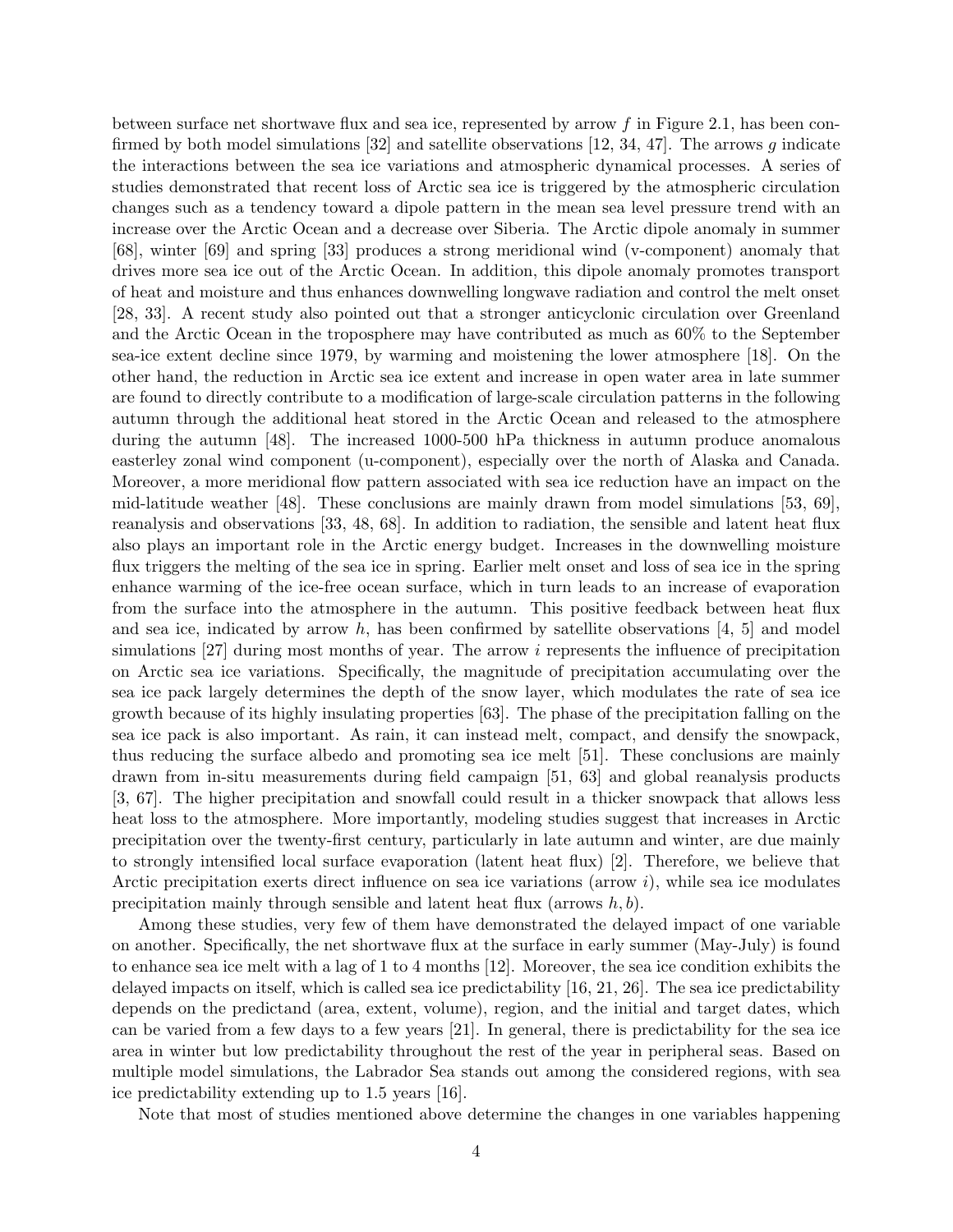before another one by applying time series analysis and/or composite analysis based on observations, reanalysis or model output [\[3,](#page-16-0) [4,](#page-16-1) [5,](#page-16-2) [12,](#page-17-6) [15,](#page-17-7) [28,](#page-18-9) [29,](#page-18-6) [31,](#page-18-2) [34,](#page-18-3) [47,](#page-19-12) [51,](#page-19-13) [63,](#page-20-13) [67,](#page-20-10) [68\]](#page-20-11). Among them, some studies use more advanced statistical analysis such as empirical orthogonal function [\[48,](#page-19-7) [69\]](#page-20-12) and self-organizing map [\[33,](#page-18-10) [53\]](#page-19-8). Other studies assess the causal links through targeted modeling experiments [\[2,](#page-16-3) [16,](#page-17-9) [18,](#page-17-8) [27,](#page-18-7) [32\]](#page-18-8), in order to test whether a manipulation of one variable has an impact on others. And most of the studies focus on relationships between only one or two atmospheric processes with changes in Arctic sea ice. Therefore, in this study, we target to provide a more comprehensive analysis about causality between multiple atmospheric processes and sea ice by applying different data-driven causality approaches.

## <span id="page-4-0"></span>3 Data Sets and Data Pre-processing

In this study, the sea ice concentration was obtained from the Nimbus-7 SSMR and DMSP SSM/I-SSMIS passive microwave data version 1 [\[8\]](#page-16-5) provided by the National Snow and Ice Data Center (<http://nsidc.org/data/NSIDC-0051>). This dataset was generated from brightness temperature data, and provided daily in the polar stereographic projection with a grid box of 25 km x 25 km since October 1978. The uncertainty of sea ice concentration over the Arctic is within  $\pm 5\%$  during the winter, when the sea ice is relatively thick and the sea ice concentration is high. During the summer, the uncertainty increases to  $\pm 15\%$  when the melt ponds are present [\[7\]](#page-16-6). The sea ice extent is further filtered as the total area in the Arctic with sea ice concentration greater than 15% at daily time scale.

The atmospheric variables were obtained from ERA-5 global reanalysis product ([https://cds.](https://cds.climate.copernicus.eu/cdsapp#!/home) [climate.copernicus.eu/cdsapp#!/home](https://cds.climate.copernicus.eu/cdsapp#!/home)). ERA-5 was produced using 4D-Var data assimilation in CY41R2 of European Centre for Medium-Range Weather Forecasts (ECMWF)'s Integrated Forecast System (IFS), with 137 hybrid sigma/pressure (model) levels in the vertical, with the top level at 0.01 hPa [\[6\]](#page-16-7). The ECMWF global reanalysis product has been evaluated over the Arctic in the previous studies and it stands out among several global reanalysis products as being more consistent with independent observations [\[17,](#page-17-11) [39\]](#page-18-12). In this study, the variables used in the causality discovery algorithms are listed in Table [3.1.](#page-5-1) The air temperature has been excluded in this study because it exhibits very high correlation with sea ice concentration. The interactions between air temperature and sea ice could be dominant over all other atmospheric processes based on our tests.

All monthly gridded data during 1980-2018 has been averaged over the Arctic north of 60◦N using area-weighted method. Therefore, we created the time series for both sea ice extent and atmospheric variables. In order to eliminate overall impacts of global warming and seasonality during this 39-year time period, we applied detrending and deseasonalizing for each time series. Here we assume the time series is additive and there exist both trend and seasonal components, that is

$$
X_t = m_t + s_t + Y_t,\tag{3.1}
$$

The time series has been detrended by subtracting the line of best fit from the time series, where the line of best fit was obtained from a linear regression model with the time steps as the predictor. To deseasonalize the time series, we divided the averaged seasonal index from the time series. The seasonal index were calculated from moving averages with 12-month seasonal window in this study [\[23\]](#page-17-12). Here, we only kept residual component  $Y_t$ , which fluctuates zero, i.e.,

$$
E(Y_t) = 0 \tag{3.2}
$$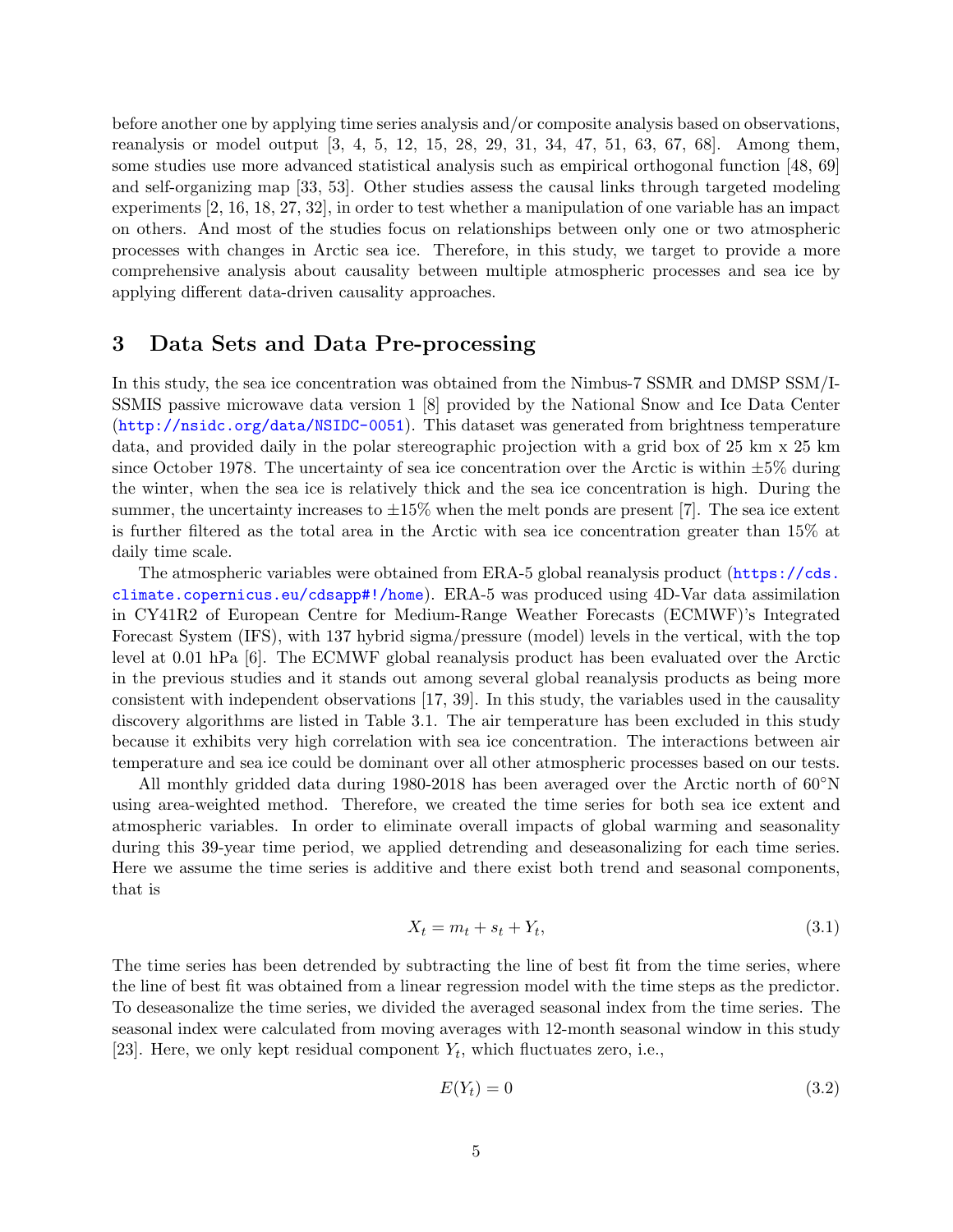Then we normalized the  $Y_t$  using max-min method, therefore

$$
Y_t \in [0, 1] \tag{3.3}
$$

<span id="page-5-1"></span>

| Abbrev.in Fig.2.1 | Variable                                                        |
|-------------------|-----------------------------------------------------------------|
| GH                | Geopotential heights averaged from 200 hPa, 500 hPa and 850 hPa |
| $R$ H             | Relative humidity averaged from 1000-300 hPa                    |
| <b>SLP</b>        | Sea level pressure                                              |
| u10m              | Zonal (u-component) wind at 10 meters                           |
| v10m              | Meridional (v-component) wind at 10 meters                      |
| <b>HFLX</b>       | Sensible and latent heat flux                                   |
| Precip            | Total precipitation                                             |
| CC                | Total cloud cover                                               |
| <b>CW</b>         | Total cloud water path                                          |
| SW                | Net shortwave flux at the surface                               |
| LW                | Net longwave flux at the surface                                |
| Sea_ice           | Sea ice extent in the Northern Hemisphere                       |

Table 3.1: The atmospheric and sea ice variables considered in this study.

## <span id="page-5-0"></span>4 Data-Driven Causality Discovery Algorithms

In this work, we apply data-driven causal discovery algorithms aiming to find the major causes of some underlying process such as the decrease of Arctic Sea Ice. These algorithms typically assume one process or state, a cause, contributes to the production of another process or state, an effect. The cause is assumed to be partly responsible for the effect, and the effect is partly dependent on the cause. As such the cause affects the effect, but not necessarily the effect affects the cause. Causal discovery aims to discover direct cause-effect relationships for both instantaneous and delayed causes. Here we will investigate three recently proposed causal discovery algorithms: TCDF [\[45\]](#page-19-6), NOTEARS [\[74\]](#page-21-1), and DAG-GNN [\[71\]](#page-20-7).

### 4.1 TCDF

The TCDF algorithm [\[45\]](#page-19-6) uses a Temporal Causal Discovery Framework (TCDF) that is based on attention-based CNN. The input to the algorithm are time series data and the output produces a causality graph structure with time delay (lag). Figure [4.1](#page-6-0) illustrates the architecture of the TCDF method where on the left is the multi-dimensional time-series data and on the right is the produced causality graph. There are four steps to learn a Temporal Causal Graph from the timeseries data: Time Series Prediction block, Attention Interpretation block, Causal Validation and Delay Discovery blocks. For multi-dimensional time-series there are  $n$  independent attention-based CNNs, all with the same architecture for each time-series data.

The basic structure of TCDF is for time-series prediction as seen in the first step of the framework in Figure [4.1.](#page-6-0) After predicting time-series, the output gives attention scores for the attention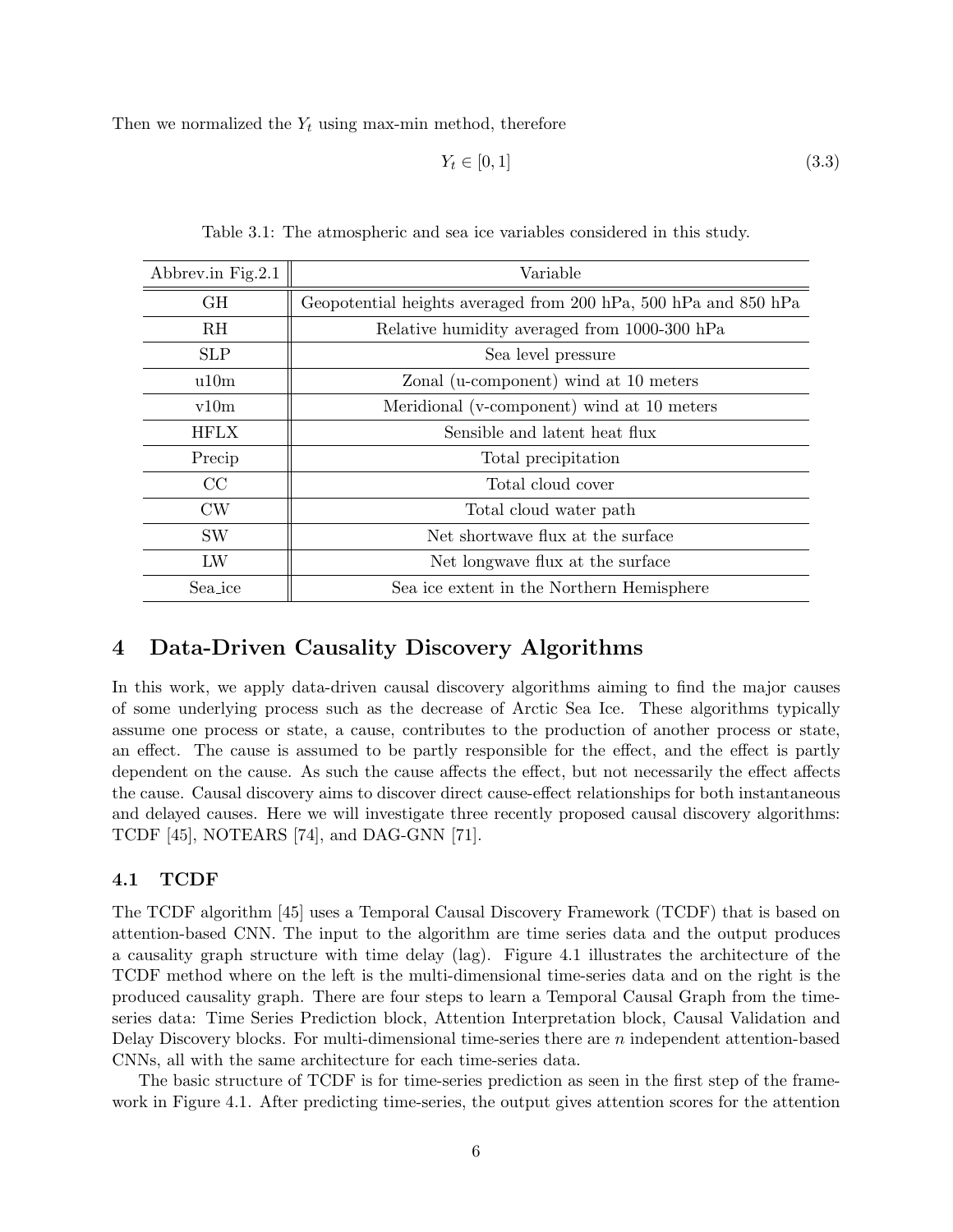

<span id="page-6-0"></span>Figure 4.1: Architecture of TCDF [\[45\]](#page-19-6)

interpretation mechanism: to learn to which time-series a CNN attends to when predicting a time series. Attention is when we let the model learn what to attend to based on the input data and what it has learnt so far. The causality validation reads the final result of the attention scores and applies a permutation importance validation method. The permutation importance is a measurement of how much an error will affect the values of a certain attention score when all scores are randomly permuted. The idea is that permuting a time-series attention score removes potential cause and effect relationships and hence the method can detect real verse fake causal relationships. In parallel the attention scores are feed to the delay discovery to learn potential delay cause and effect relationships.

Another major advantage of the TCDF is to using a CNN verse a traditional RNN such as a LSTM for time-series data. The advantage is that RNN typically have a vanishing gradient problem: long-term information has to sequentially travel through all cells before getting to the present processing cell, which is greatly amplified when the number of layers becomes deep or very deep, typically 10 layers or more [\[55\]](#page-19-14). Though a CNN structure might have this problem as well, it is more common in RNN because RNN typically needs much more memory and cells than a CNN structure. With more cells to process, there is a greater chance of obtaining the vanishing gradient problem.

#### <span id="page-6-3"></span>4.2 NOTEARS

The NOTEARS algorithm [\[74\]](#page-21-1) assumes a linear data generating model of the form

<span id="page-6-2"></span><span id="page-6-1"></span>
$$
X_i = \sum_{j: W_{ji} \neq 0} W_{ji} X_j + N_i,
$$
\n(4.1)

where W is the weighted adjacency matrix of the underlying causality graph  $G(W)$ , that is  $j \to i$  in  $G(W)$  if and only if  $W_{ji} \neq 0$ , and the random variables  $N_i$  are independent noise variables. Given n i.i.d. observations of the variables  $X_1, \ldots, X_d$ , written as matrix  $\mathbf{X} \in \mathbb{R}^{n \times d}$ , a standard estimator for  $W$  is the (regularized) least-squares estimator

$$
\widehat{W} = \underset{W \in \mathbb{R}^{d \times d}}{\arg \min} \frac{1}{2n} \|\mathbf{X} - \mathbf{X}W\|_{F}^{2} + \lambda \|W\|_{1} \quad \text{subject to } G(W) \text{ is a DAG},\tag{4.2}
$$

where  $\lambda \geq 0$  is the regularization parameter. This estimator is theoretically well-studied and satisfies desirable properties such as consistency [\[1,](#page-16-8) [40,](#page-18-13) [66\]](#page-20-14). However, due to the non-convex, *combinatorial-like* constraint, optimization problems of the form  $(4.2)$  are NP-hard to solve [\[11\]](#page-17-13),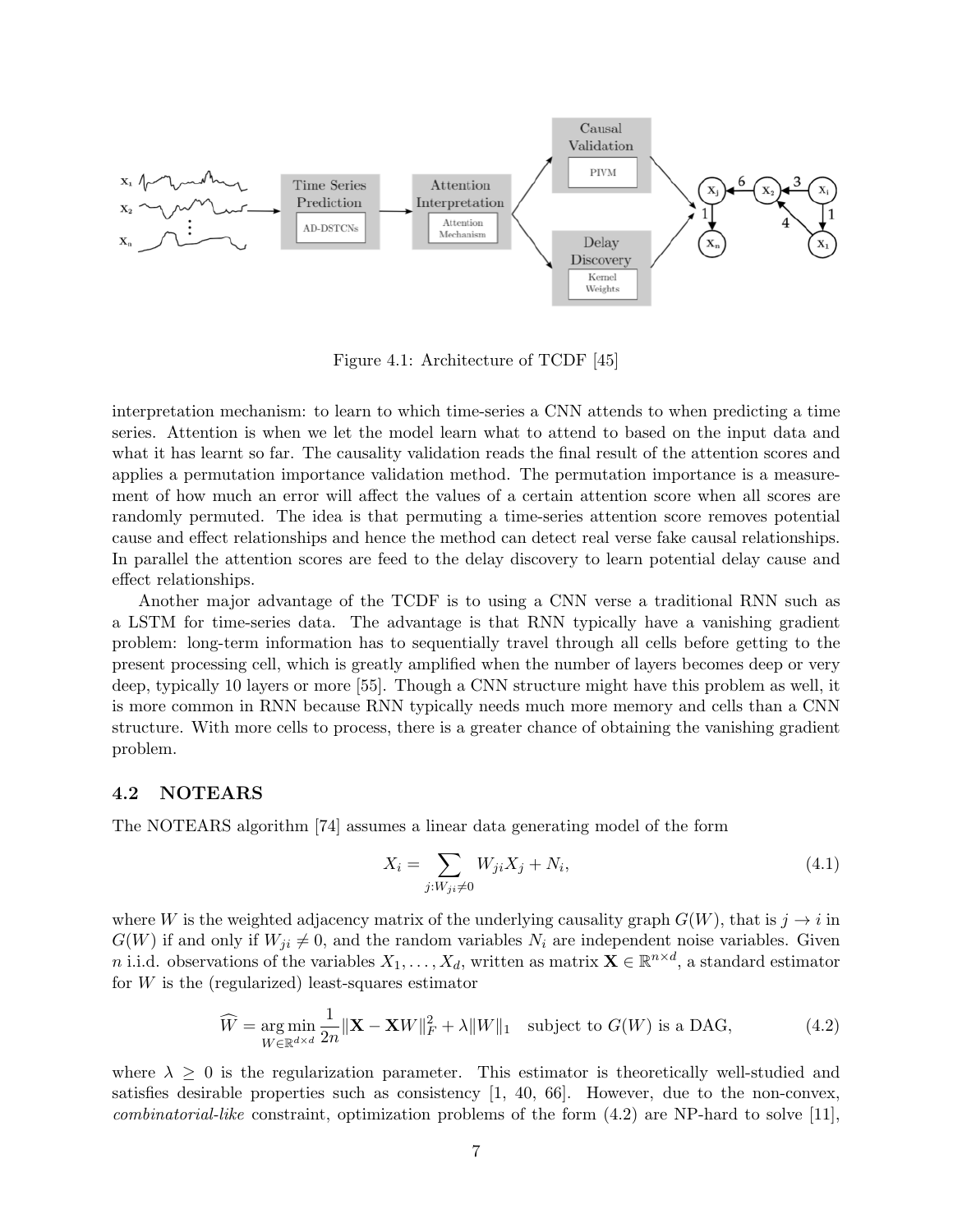and hence unless the number of variables d is very small, heuristics such as local search have to be applied [e.g., [24,](#page-17-14) [52\]](#page-19-15). The NOTEARS algorithm builds on the insight that

<span id="page-7-0"></span>
$$
G(W) \text{ is a DAG } \Leftrightarrow \text{ trace}(\exp(W \circ W)) - d = 0,
$$
\n
$$
(4.3)
$$

where exp denotes the matrix exponential and ∘ the element-wise product. The characterization  $(4.3)$  allows to treat the optimization problem  $(4.2)$  as an ordinary *continuous* constrained optimization problem and to use any algorithm from the rich literature on continuous optimization to find a locally optimal solution to [\(4.2\)](#page-6-1). Concretely, the NOTEARS algorithm applies the augmented Lagrangian method [e.g., [46\]](#page-19-16) to search for a locally optimal solution to

$$
\underset{W \in \mathbb{R}^{d \times d}}{\arg \min} \frac{1}{2n} \|\mathbf{X} - \mathbf{X}W\|_{F}^{2} + \lambda \|W\|_{1} \quad \text{subject to } \operatorname{trace}(\exp(W \circ W)) - d = 0. \tag{4.4}
$$

After applying the augmented Lagrangian method to [\(4.4\)](#page-7-1) and obtaining an output  $\widetilde{W}$ , the final step of the NOTEARS algorithm is to "round"  $\widetilde{W}$  and to set all entries of  $\widetilde{W}$  with absolute value smaller than some threshold t to zero. This yields the final output  $\widehat{W}$  of the NOTEARS algorithm.

#### 4.3 DAG-GNN

DAG-GNN [\[71\]](#page-20-7) can be thought of as an extension to the NOTEARS algorithm [\[74\]](#page-21-1) in that the proposed method assumes a nonlinear model of the form

<span id="page-7-1"></span>
$$
X = f_2((I - A^T)^{-1} f_1(Z))
$$
\n(4.5)

where  $Z$  is the encoded latent variable of  $X$ . This can be contrasted to the linear model assumed in NOTEARS

<span id="page-7-2"></span>
$$
X = (I - A^T)^{-1}Z
$$
\n(4.6)

where Equation  $(4.6)$  is a restructured form of Equation  $(4.1)$ . Further, DAG-GNN builds an inference model to encode Z, given by

$$
Z = f_4((I - A^T)f_3(X))
$$
\n(4.7)

where  $f_3$  and  $f_4$  play a conceptually inverse role for  $f_2$  and  $f_1$  respectively. In particular, this paper assumes  $f_1, f_4$  to be identity functions and  $f_2, f_3$  as Multilayer Perceptrons (MLP). Since MLP is nonlinear, it should in theory capture any nonlinearities in the data better than NOTEARS which is a linear model. This is further explained in Figure [4.2](#page-7-3) where  $\ddot{X}$  is the regenerated form of X and MLP has one hidden layer of 64 neurons.



<span id="page-7-3"></span>Figure 4.2: Architecture of DAG-GNN [\[71\]](#page-20-7)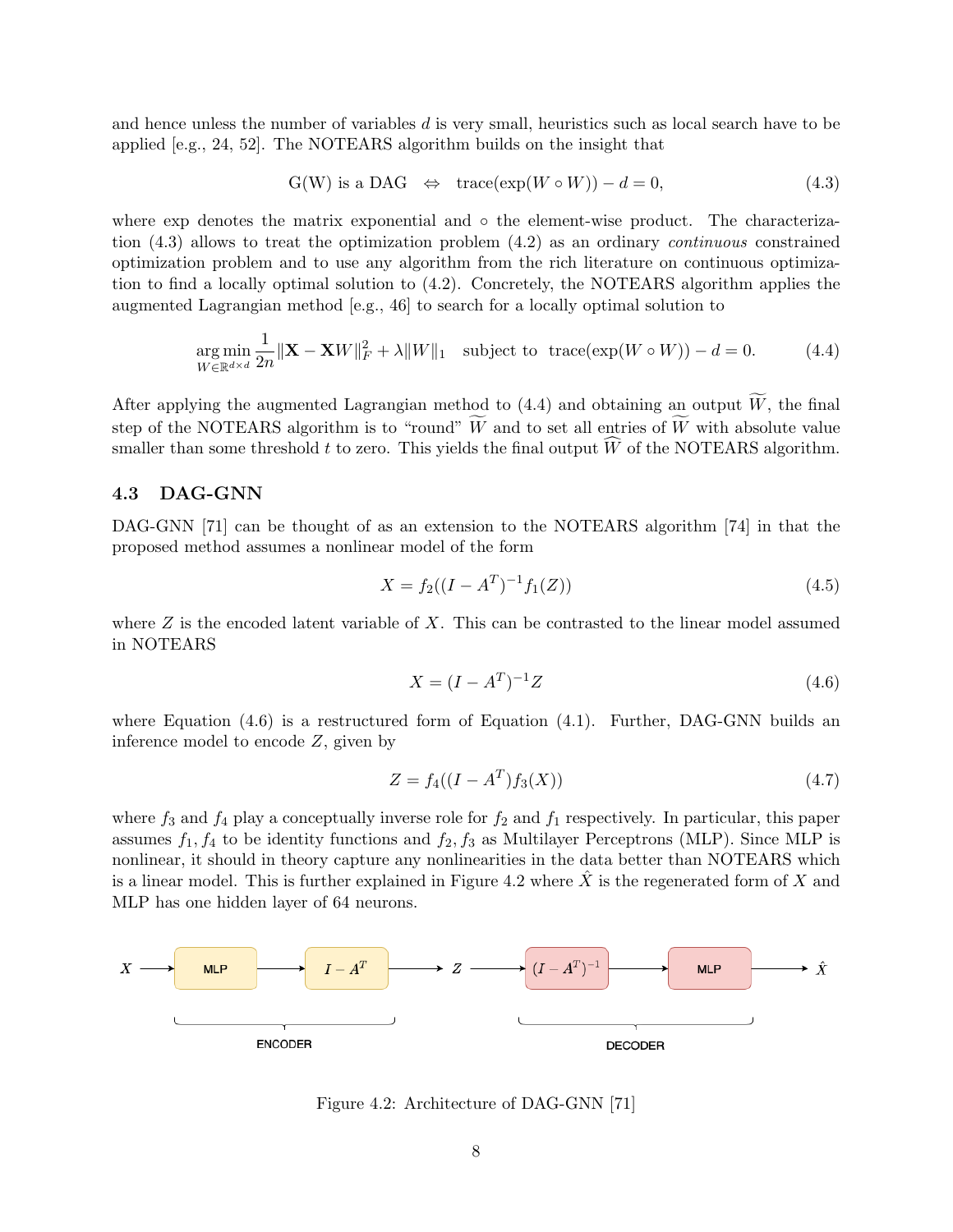Further, DAG-GNN minimizes the following loss function

$$
\min_{A,\theta} f(A,\theta) = -L_{ELBO} \tag{4.8}
$$

$$
\text{s.t. } h(A) = \text{tr}[(I + \alpha A \circ A)^m] - m = 0 \tag{4.9}
$$

where the unknowns include the weight matrix A, and parameters  $\theta$  for Variational Autoencoder (VAE). Further, ELBO is the Evidence Lower Bound of the VAE adopted from [\[36\]](#page-18-14) and  $h(A)$  is used to solve the augmented Lagrangian as done in [\[46\]](#page-19-16).

#### 4.4 Static versus Temporal Model

While TCDF requires time series data as input and explicitly models time delay of causal relations, NOTEARS and DAG-GNN assume to be provided i.i.d. observations of the variables. Similarly to other causal discovery studies in climate research [\[20\]](#page-17-5), we apply the latter two methods in two ways: in the static model, we treat the observations of the variables summarized in Table [3.1](#page-5-1) at different points in time as i.i.d. observations and directly feed the data into the two methods. Alternatively, in the temporal model, we first augment the data set by adding lagged versions of each variable, that is for each variable X we additionally consider variables  $X^1, X^2, \ldots, X^{12}$ , where  $X^k$  is a version of the variable X that is measured with a lag of  $k$  time units (in our case: months) compared to X. We then treat the observations of the various variables at different points in time as i.i.d. observations and run NOTEARS and DAG-GNN, respectively. The graphs produced by these methods, using the augmented data, are assumed to encode the time delay of causal relations. However, in order to obtain a causal graph on the variables of Table [3.1](#page-5-1) we generate a "reduced" temporal graph from these "full" temporal graphs by connecting two variables  $X$  and  $Y$  in the reduced temporal graph whenever any of the variables  $X, X^1, \ldots, X^{12}$  is connected to any of  $Y, Y^1, \ldots, Y^{12}$  in the full temporal graph. The reduced temporal graph is the output of the temporal model.

### <span id="page-8-0"></span>5 Results

In this section we present some results of the three causal discovery algorithms introduced in Section [4.](#page-5-0) We study how the causality graphs produced by the three methods depend on the choice of hyperparameters and see that the graphs can be quite different for varying hyperparameters. In Section [5.1,](#page-8-1) we work with the normalized Hamming distance (ignoring the edge weights in the graphs produced by NOTEARS or DAG-GNN) and also compare all graphs to the domain knowledge graph of Figure [2.1.](#page-2-0) In Section [5.2,](#page-13-0) we work with the  $l_1$ -distance, which takes edge weights into account. Since for unweighted graphs, the normalized Hamming distance and the  $l_1$ -distance are equivalent (up to the normalization), we do not consider TCDF, which produces unweighted graphs, in that section and also do not compare to the domain knowledge graph of Figure [2.1.](#page-2-0)

### <span id="page-8-1"></span>5.1 Comparison of the Results for Different Hyperparameters and to the Domain Knowledge Graph with Respect to the Normalized Hamming Distance

In this section, we treat all graphs as unweighted graphs. The normalized Hamming distance is a widely used metric to compare two unweighted graphs on the same set of vertices [\[19\]](#page-17-15). Let  $A, B \in$  $\{0,1\}^{m \times m}$  be the adjacency matrices of two unweighted graphs  $G_A, G_B$  on m vertices. The normalized Hamming distance between  $G_A$  and  $G_B$  is given by  $dist_{HD}(G_A, G_B) = \frac{1}{m^2} \sum_{i,j=1}^{m} \mathbb{1}\{A_{ij} \neq B_{ij}\}.$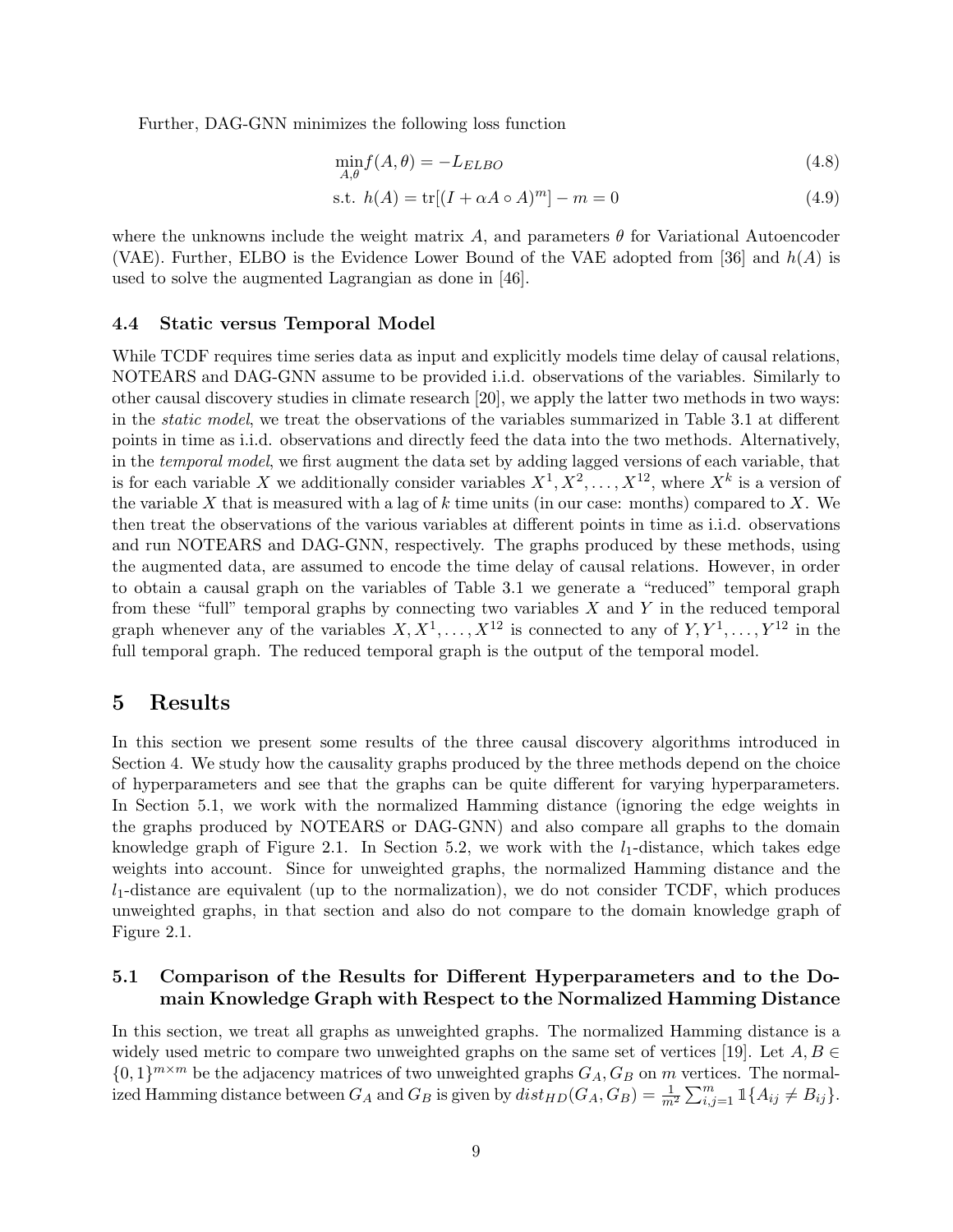<span id="page-9-0"></span>

|  | Table 5.1: Distance matrix with respect to the normalized Hamming distance for TCDF. $\clubsuit$ denotes |  |  |  |
|--|----------------------------------------------------------------------------------------------------------|--|--|--|
|  | $layer = 0$ , kernel = 4 are the algorithm's default hyperparameters. The bottom row compares to         |  |  |  |
|  | the domain knowledge graph of Figure 2.1 (best values in bold).                                          |  |  |  |

|          |                         | Temporal    |                               |              |                               |             |              |  |  |
|----------|-------------------------|-------------|-------------------------------|--------------|-------------------------------|-------------|--------------|--|--|
|          |                         | $layer = 0$ | $layer = 0$                   | $layer = 0$  | $layer = 1$                   | $layer = 1$ | $layer = 1$  |  |  |
|          |                         |             | $kernel = 2 \quad kernel = 4$ | $kernel = 6$ | $kernel = 2 \quad kernel = 4$ |             | $kernel = 6$ |  |  |
|          | $layer = 0, kernal = 2$ | $\theta$    | 0.05                          | 0.01         | 0.02                          | 0.01        | 0.01         |  |  |
| Temporal | $layer = 0, kernel = 4$ | 0.05        | $\theta$                      | 0.06         | 0.07                          | 0.06        | 0.06         |  |  |
|          | $layer = 0, kernal = 6$ | 0.01        | 0.06                          | $\Omega$     | 0.01                          | 0.01        | 0.01         |  |  |
|          | $layer = 1, kernel = 2$ | 0.02        | 0.07                          | 0.01         | $\theta$                      | 0.02        | 0.02         |  |  |
|          | $layer = 1, kernal = 4$ | 0.01        | 0.06                          | 0.01         | 0.02                          | $\theta$    | $\theta$     |  |  |
|          | $layer = 1, kernel = 6$ | 0.01        | 0.06                          | 0.01         | 0.02                          | 0           | $\theta$     |  |  |
|          | Domain knowl.           | 0.35        | 0.33                          | 0.34         | 0.34                          | 0.33        | 0.33         |  |  |

In the following, for each of the three causal discovery algorithms introduced in Section [4](#page-5-0) we compute the normalized Hamming distance between the graphs produced by an algorithm for different values of its hyperparameters. We also compare the graphs to the domain knowledge graph shown in Figure [2.1](#page-2-0) which is generated based on current literature.

### 5.1.1 TCDF

Table [5.1](#page-9-0) shows the values for the normalized Hamming distance for the TCDF method. Two hyperparameters that were chosen are the kernel size and the number of hidden layers. The number of hidden layers corresponds to the number of hidden CNN layers in the TCDF algorithm. It seems that the addition of a hidden layer leads to far worse results and even produces no causality graphs as is the case for when kernel = 4 and kernel = 6 for layer = 1. The kernel size is related to how much the TCDF method lags the variables for the causality study. The default setting for the hyperparameters as shown with  $\clubsuit$  in Table [5.1](#page-9-0) produce the best result, but that is nowhere close to the domain knowledge graph shown in Figure [2.1.](#page-2-0) It seems that the TCDF method does not produce good results for our Arctic Sea Ice data.

Comparison to domain knowledge graph. Since the TCDF focuses on the time series, only the temporal graph that are closest to the domain knowledge graph is shown (Figure [5.1\)](#page-10-0). There is no cause and effect between sea ice and any atmospheric variables. As for the causality within the atmosphere, only a few edges are generated by TCDF algorithm. Among them, the feedback between u10m and v10m, as well as the impact of SW on CW are not consistent with domain knowledge.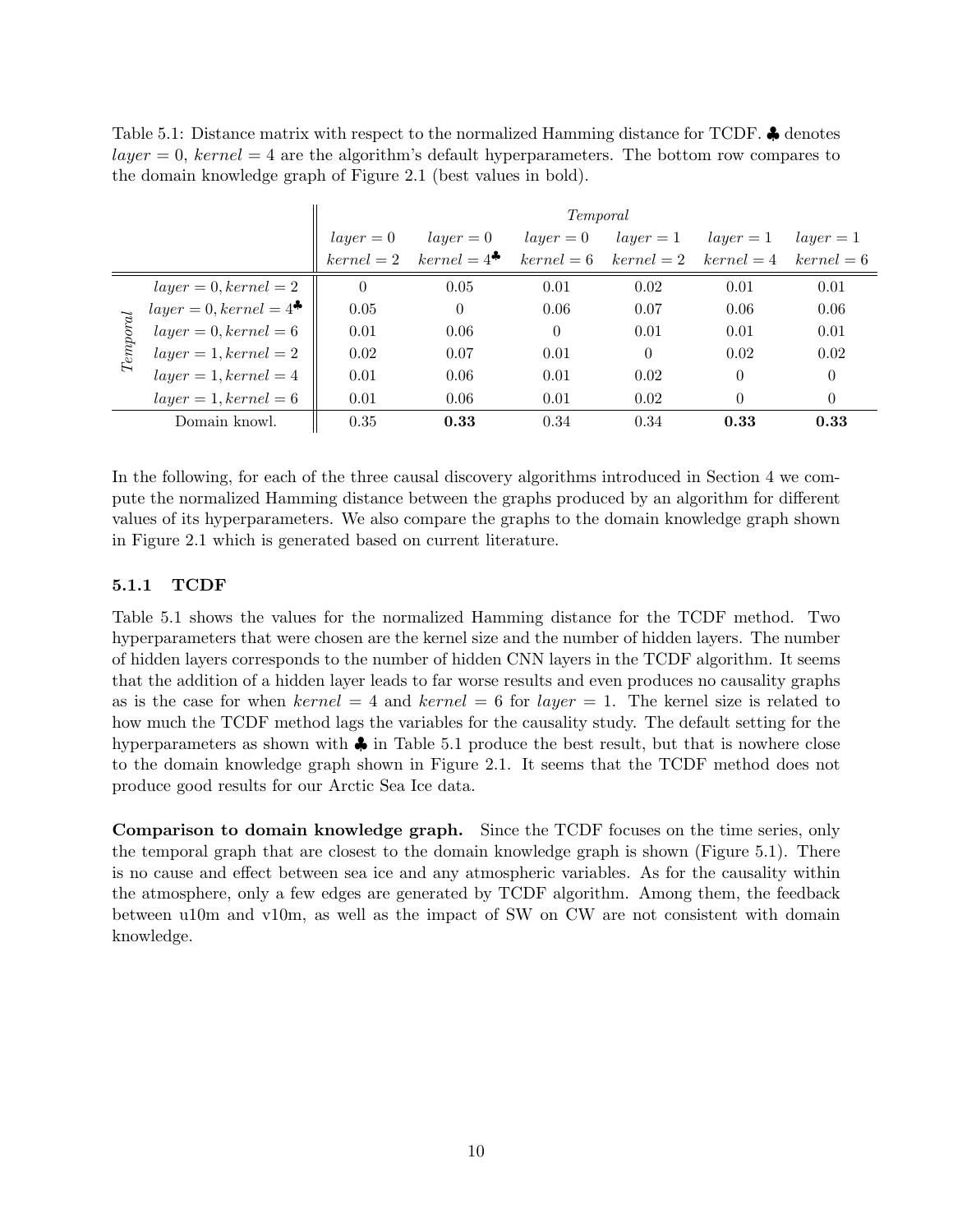<span id="page-10-1"></span>Table 5.2: Distance matrix with respect to the normalized Hamming distance for NOTEARS. A denotes that  $\lambda = 0.1, t = 0.3$  are the algorithm's default hyperparameters. The bottom row compares to the domain knowledge graph of Figure [2.1](#page-2-0) (best values in bold).

|          |                                       | <i>Static</i> |               |                 |                     | Temporal      |               |                 |                   |
|----------|---------------------------------------|---------------|---------------|-----------------|---------------------|---------------|---------------|-----------------|-------------------|
|          |                                       | $\lambda = 0$ | $\lambda = 0$ | $\lambda = 0.1$ | $\lambda = 0.1$     | $\lambda = 0$ | $\lambda = 0$ | $\lambda = 0.1$ | $\lambda = 0.1$   |
|          |                                       | $t=0.2$       | $t=0.3$       | $t=0.2$         | $t=0.3$ $\clubsuit$ | $t=0.2$       | $t=0.3$       | $t=0.2$         | $t=0.3$ $\bullet$ |
|          | $\lambda = 0, t = 0.2$                | 0.0           | 0.02          | 0.15            | 0.15                | 0.54          | 0.36          | 0.16            | 0.15              |
|          | $\lambda = 0, t = 0.3$                | 0.02          | 0.0           | 0.15            | 0.12                | 0.53          | 0.35          | 0.14            | 0.12              |
| Static   | $\lambda = 0.1, t = 0.2$              | 0.15          | 0.15          | 0.0             | 0.02                | 0.51          | 0.36          | 0.09            | 0.1               |
|          | $\lambda = 0.1, t = 0.3$ <sup>*</sup> | 0.15          | 0.12          | 0.02            | 0.0                 | 0.52          | 0.35          | 0.07            | 0.08              |
|          | $\lambda = 0, t = 0.2$                | 0.54          | 0.53          | 0.51            | 0.52                | 0.0           | 0.18          | 0.48            | 0.51              |
| Temporal | $\lambda = 0, t = 0.3$                | 0.36          | 0.35          | 0.36            | 0.35                | 0.18          | 0.0           | 0.33            | 0.34              |
|          | $\lambda = 0.1, t = 0.2$              | 0.16          | 0.14          | 0.09            | 0.07                | 0.48          | 0.33          | $0.0\,$         | 0.03              |
|          | $\lambda = 0.1, t = 0.3$ <sup>*</sup> | 0.15          | 0.12          | 0.1             | 0.08                | 0.51          | 0.34          | 0.03            | 0.0               |
|          | Domain knowl.                         | 0.35          | 0.33          | 0.36            | 0.35                | 0.54          | 0.46          | 0.37            | 0.35              |

<span id="page-10-0"></span>

Figure 5.1: The TCDF graph that is closest to the domain knowledge graph of Figure [2.1.](#page-2-0) The temporal graph for  $layer = 0, kernel = 4.$ 

### 5.1.2 NOTEARS

The NOTEARS algorithm has two hyperparameters  $\lambda \geq 0$  and  $t \geq 0$  as explained in Section [4.2:](#page-6-3) the parameter  $\lambda$  is the regularization parameter (cf. Equation [\(4.2\)](#page-6-1)) and t is the threshold for setting edge weights of the preliminary output to zero (cf. end of Section [4.2\)](#page-6-3). There is no default value for  $\lambda$ , but in the main experiment that comes with the NOTEARS code [\[74\]](#page-21-1), the authors use  $\lambda = 0.1$  and hence we consider that value to be the default value. Furthermore, we observed that choosing a value larger than 0.1 for  $\lambda$  often results in an empty graph as the output of NOTEARS. The default value for t is  $t = 0.3$ . Indeed, we observed that  $t = 0.3$  yields better results than other values of t.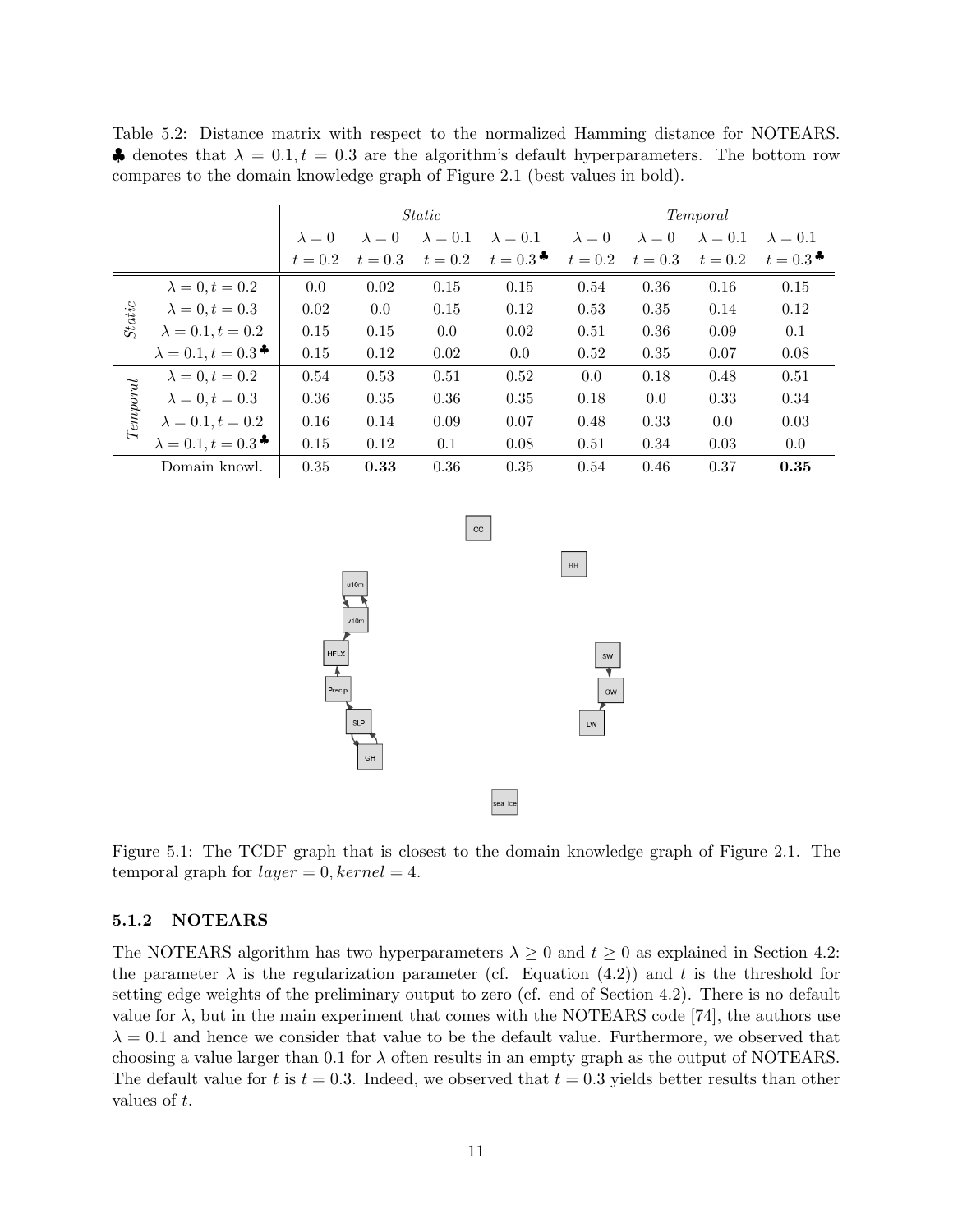

<span id="page-11-0"></span>Figure 5.2: The NOTEARS graphs that are closest to the domain knowledge graph of Figure [2.1,](#page-2-0) with respect to the normalized Hamming distance as shown in Table [5.2.](#page-10-1) Left: The static graph for  $\lambda = 0, t = 0.3$ . Note that in Table [5.2](#page-10-1) this graph is treated as an unweighted graph. **Right:** The temporal graph for  $\lambda = 0.1, t = 0.3$ .

Table [5.2](#page-10-1) shows the normalized Hamming distance between the graphs produced by NOTEARS for  $\lambda \in \{0, 0.1\}$  and  $t \in \{0.2, 0.3\}$ , for both the static and the temporal model. The last row of the table shows the normalized Hamming distance between the various graphs and the domain knowledge graph of Figure [2.1.](#page-2-0) Note that actually none of the graphs considered here is a DAG. We can see that the distances between the various temporal graphs (middle right part of the table) are significantly larger than the distances between the various static graphs (upper left part of the table). We can also see that changing the value of  $\lambda$  from 0 to 0.1 causes a larger difference in the result than changing the value of  $t$  from 0.2 to 0.3 (e.g., the normalized Hamming distance between the static model with  $\lambda = 0, t = 0.2$  and the static model with  $\lambda = 0, t = 0.3$  is only 0.02, while the distance between the static model with  $\lambda = 0, t = 0.2$  and the static model with  $\lambda = 0.1, t = 0.2$  is 0.15).

Comparison to domain knowledge graph. In Figure [5.2,](#page-11-0) we show both the static and the temporal graphs that are closest to the domain knowledge graph of Figure [2.1.](#page-2-0) Generally, while none of the produced graphs is really close to the domain knowledge graph, the static graph looks more reasonable.

In the static graph, the RH and precipitation seem to dominate the sea ice changes, with weights of 0.55 and 0.41, respectively. In the meantime, the sea ice exerts large influence on SW (weight of 0.79) and CW (weight of 0.31). The causal relations between precipitation, SW and sea ice in the domain knowledge graph of Figure [2.1](#page-2-0) are well captured by the NOTEARS algorithm. However, RH and CW are believed to be only indirectly connected with sea ice changes (i.e., in the domain knowledge graph there is no direct connection between RH or CW and sea ice), but in the static graph produced by the NOTEARS algorithm there are direct connections. The causality between each two atmospheric variables is generally reasonable based on the domain knowledge graph, except for the connections between CW and v10m, SW and v10m, and v10m and u10m.

Compared with the static graph, the temporal graph detects only very few edges. It shows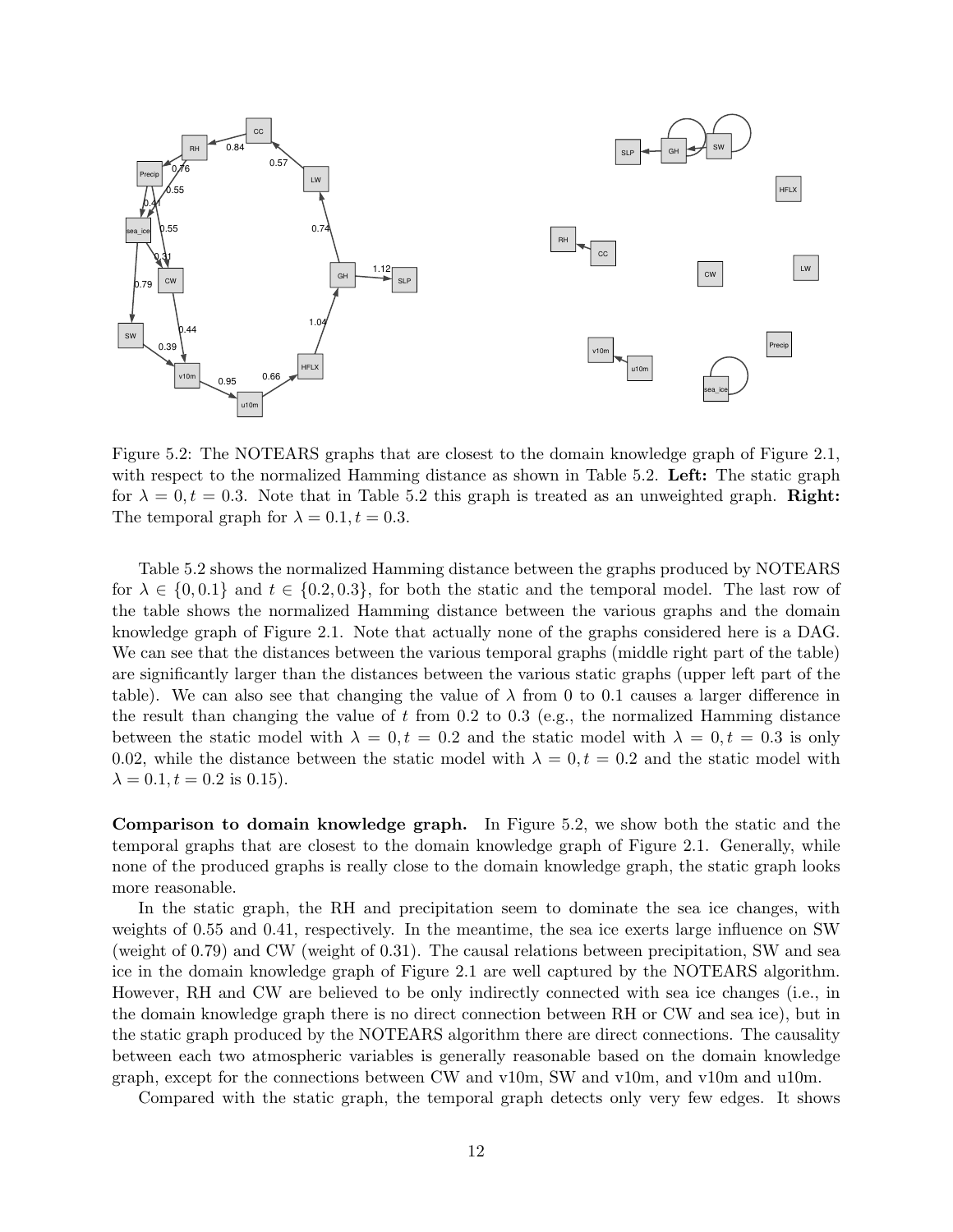<span id="page-12-0"></span>Table 5.3: Distance matrix with respect to the normalized Hamming distance for DAG-GNN. ♣ denotes the algorithm's default hyperparameters. The bottom row compares to the domain knowledge graph of Figure [2.1](#page-2-0) (best values in bold).

|          |                                                       | <i>Static</i> |                                         |                  |         | Temporal   |                                           |                  |           |  |
|----------|-------------------------------------------------------|---------------|-----------------------------------------|------------------|---------|------------|-------------------------------------------|------------------|-----------|--|
|          |                                                       | $\tau = 0$    |                                         | $\tau = 10^{-7}$ |         | $\tau = 0$ |                                           | $\tau = 10^{-7}$ |           |  |
|          |                                                       | $t = 0.2$     | $t=0.3$ <sup><math>\bullet</math></sup> | $t=0.2$          | $t=0.3$ | $t=0.2$    | $t=0.3$ <sup><math>\clubsuit</math></sup> | $t=0.2$          | $t = 0.3$ |  |
|          | $\tau = 0, t = 0.2$                                   | 0.0           | 0.06                                    | 0.04             | 0.07    | 0.1        | 0.12                                      | 0.1              | 0.12      |  |
| Static   | $\tau = 0, t = 0.3$ <sup>*</sup>                      | 0.06          | 0.0                                     | 0.05             | 0.01    | 0.08       | 0.07                                      | 0.08             | 0.07      |  |
|          | $\tau = 10^{-7}, t = 0.2$                             | 0.04          | 0.05                                    | 0.0              | 0.06    | 0.08       | 0.1                                       | 0.08             | 0.1       |  |
|          | $\tau = 10^{-7}, t = 0.3$                             | 0.07          | 0.01                                    | 0.06             | 0.0     | 0.08       | 0.08                                      | 0.08             | 0.08      |  |
|          | $\tau = 0, t = 0.2$                                   | 0.1           | 0.08                                    | 0.08             | 0.08    | 0.0        | 0.03                                      | 0.01             | 0.03      |  |
| Temporal | $\tau = 0, t = 0.3$ <sup><math>\clubsuit</math></sup> | 0.12          | 0.07                                    | 0.1              | 0.08    | 0.03       | 0.0                                       | 0.05             | 0.0       |  |
|          | $\tau = 10^{-7}, t = 0.2$                             | 0.1           | 0.08                                    | 0.08             | 0.08    | 0.01       | 0.05                                      | 0.0              | 0.05      |  |
|          | $\tau = 10^{-7}, t = 0.3$                             | 0.12          | 0.07                                    | 0.1              | 0.08    | 0.03       | 0.0                                       | 0.05             | 0.0       |  |
|          | Domain knowl.                                         | 0.33          | 0.33                                    | 0.35             | 0.32    | 0.35       | 0.34                                      | 0.36             | 0.34      |  |

that the sea ice, SW and GH have delayed impacts on themselves, demonstrating both sea ice and atmosphere have a degree of seasonal to year long climate predictability. As in the static graph, the causality between v10m and u10m is not reasonable.

#### 5.1.3 DAG-GNN

Like the NOTEARS algorithm, DAG-GNN has two hyperparameters:  $\tau \geq 0$  and  $t \geq 0$ , where  $\tau$  is similar to  $\lambda$  used in NOTEARS. We noticed that the hyperparameter  $\tau$  is very sensitive, and show the outputs for only two values of  $\tau$  i.e.  $\tau \in \{0, 10^{-7}\}$ . We vary t similar to NOTEARS, and test for  $t \in \{0.2, 0.3\}$ . Table [5.3](#page-12-0) tabulates the normalized Hamming Distance computed between all the graphs obtained by varying these two hyperparameters. Further, we computed the Normalized Hamming Distance between all these graphs and the domain knowledge graph of Figure [2.1.](#page-2-0) In order to carry out this specific computation, we created unweighted matrices from the weighted outputs of DAG-GNN with the help of absolute thresholding using the hyperparameter  $t$ .

From Table [5.3,](#page-12-0) we see that the least normalized Hamming Distance with the Domain Knowledge Graph is obtained by  $\tau = 10^{-7}$ ,  $t = 0.3$  for the static model and  $\tau \in \{0, 10^{-7}\}$ ,  $t = 0.3$  for the temporal model. Both the temporal models of  $t = 0.3$  give the same graphs, which is shown in Figure [5.3](#page-13-1) on the right. For the static model however, these optimum values of  $\tau$  and t produce a graph which shows no relation between sea ice and other atmospheric variables. Hence, we reject it. The second most optimum graph showing a dependence of sea ice with atmospheric variables is shown in Figure [5.3](#page-13-1) on the left. Its hyperparameters are  $\tau = 0$  and  $t = 0.2$ . Further, we note that for the temporal model, the best graphs are obtained with  $t = 0.3$ , which is one of the default parameters used and suggested by the authors in [\[71\]](#page-20-7).

Comparison to domain knowledge graph. The static and the temporal graphs closest with the domain knowledge graph are shown in Figure [5.3.](#page-13-1) Compared to NOTEARS, both static and temporal graphs produced by DAG-GNN are more complicated. The dynamical fields (u10m and v10m) dominate the sea ice changes, but with relatively small weights 0.21 and −0.25, respectively. As for the causal relations between multiple atmospheric processes, they are generally reasonable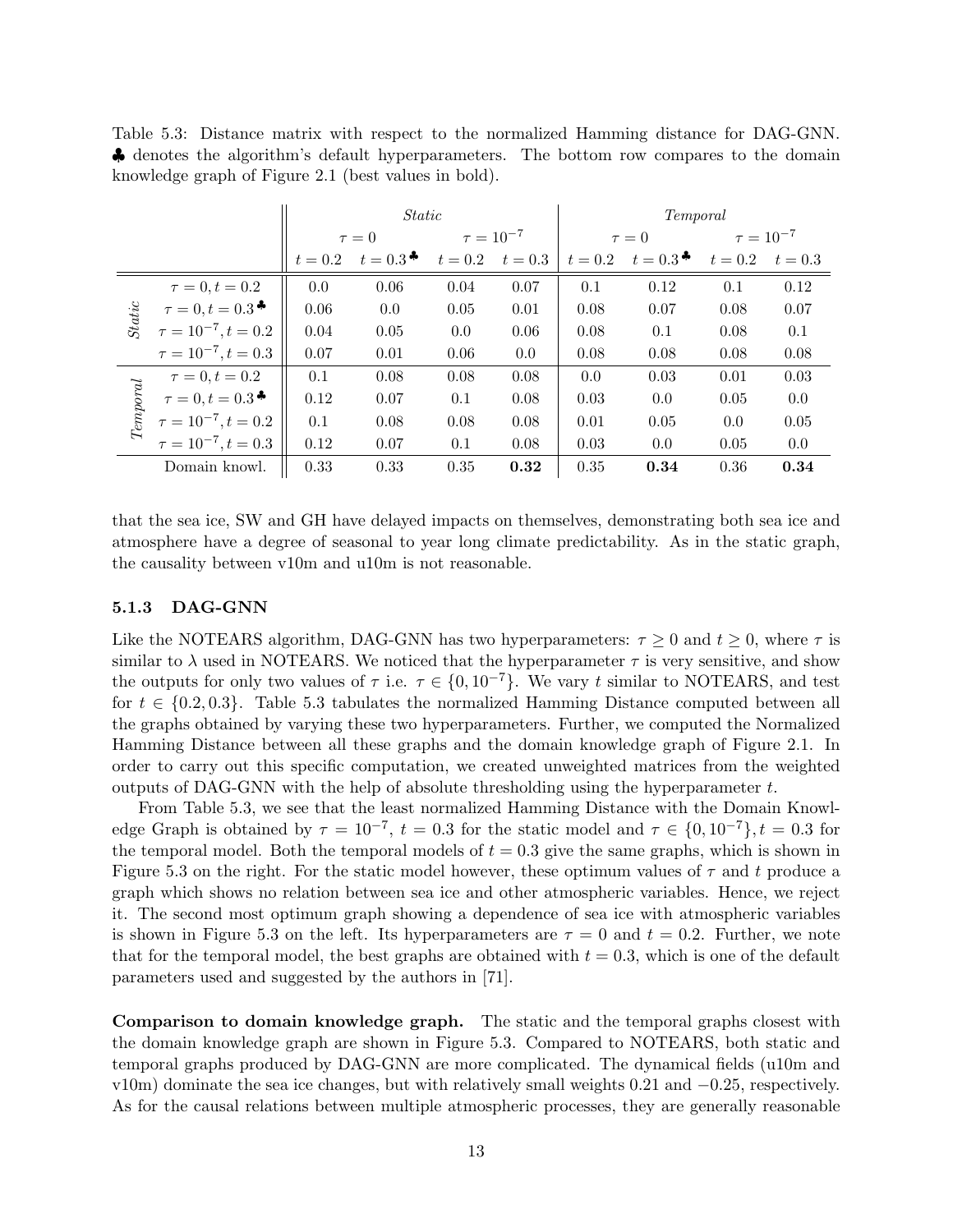

<span id="page-13-1"></span>Figure 5.3: The DAG-GNN graphs that are closest to the domain knowledge graph of Figure [2.1.](#page-2-0) Left: The static graph for  $\tau = 0, t = 0.2$ . Right: The temporal graph for  $\tau \in \{0, 10^{-7}\}, t = 0.3$ .

compared to Figure [2.1.](#page-2-0) Similar as NOTEARS, the connections between u10m and v10m (0.95), SW and v10m (0.25), CW and v10m (0.32) do not make any physical sense. Note that the increased CW and CC tend to reflect solar radiation back to the space, leaving less SW reaching at the surface. This negative relationships between CC, CW and SW are captured by the DAG-GNN, however, the direction of arrows are not meaningful. The same issue occurs in the temporal graph. In addition, the sea ice has the delayed impacts on itself, but with no connection with any atmospheric processes in temporal graph. Similar as static graph, the causality between u10m and v10m as well as CW and v10m is not realistic.

### <span id="page-13-0"></span>5.2 Comparison of the Results for Different Hyperparameters with Respect to the  $l_1$ -Distance

In case of the static model, the NOTEARS algorithm and the DAG-GNN method output weighted graphs, where an edge weight represents the strength of a causal effect. In order to also see how the edge weights change as we change the hyperparameters of NOTEARS and DAG-GNN, in this section we present analogous results as in Section [5.1,](#page-8-1) but with the  $l_1$ -distance instead of the normalized Hamming distance. If  $A, B \in \mathbb{R}^{m \times m}$  are the adjacency matrices of two weighted graphs  $G_A, G_B$  on m vertices, the  $l_1$ -distance between  $G_A$  and  $G_B$  is given by  $dist_{l_1}(G_A, G_B)$  =  $\sum_{i,j=1}^{m} |A_{ij} - B_{ij}|.$ 

### 5.2.1 NOTEARS

Table [5.4](#page-14-0) shows the l<sub>1</sub>-distance between the graphs produced by NOTEARS for  $\lambda \in \{0, 0.1\}$  and  $t \in \{0.2, 0.3\}$ , where the graphs for the static model are weighted graphs and the graphs for the temporal model are unweighted (cf. Figure [5.2\)](#page-11-0). Since for unweighted graphs, the  $l_1$ -distance and the normalized Hamming distance are equivalent up to the normalization factor used in the latter distance, the bottom right part of Table [5.4](#page-14-0) coincides with the middle right part of Table [5.2](#page-10-1) up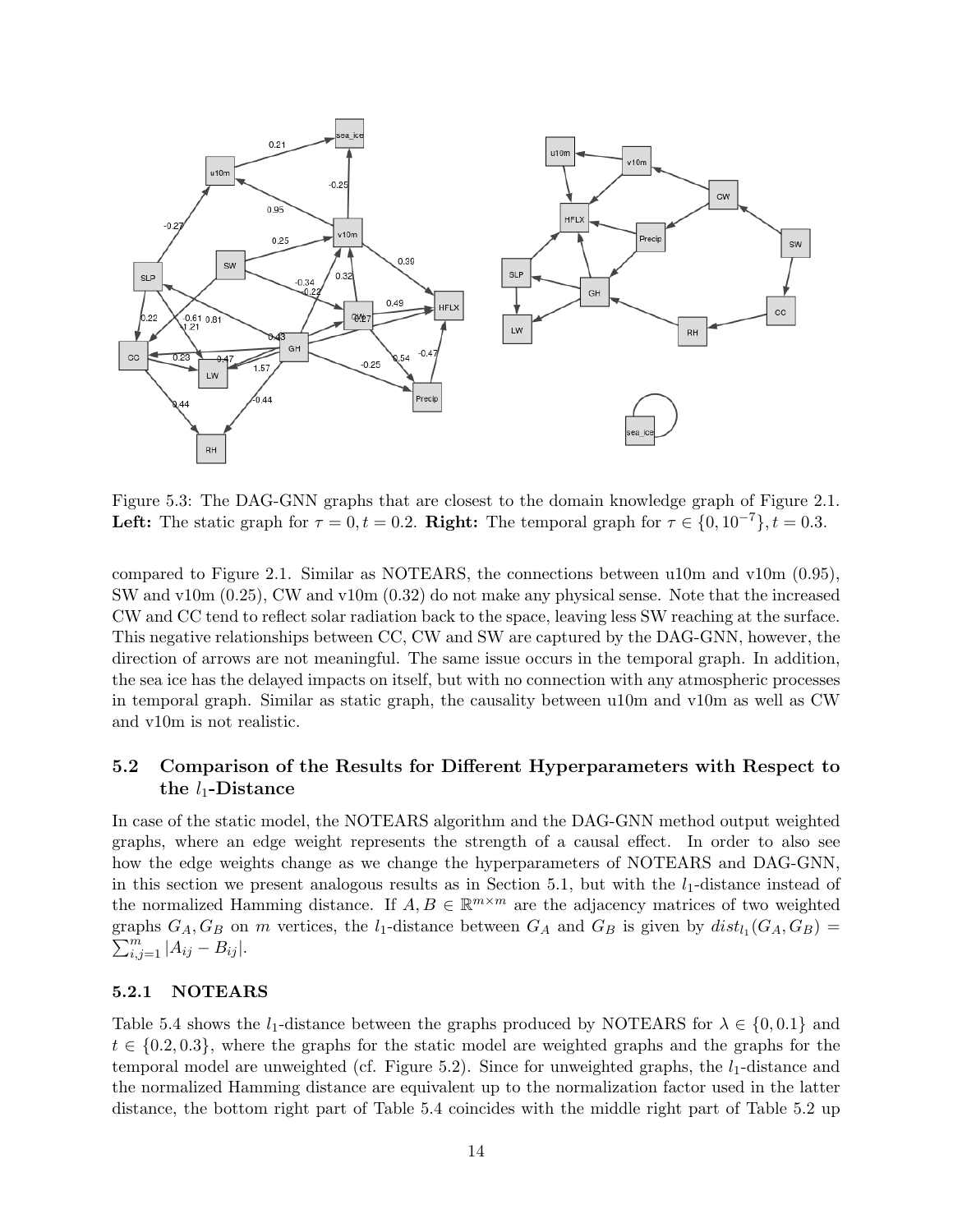to a factor of  $1/12^2 = 1/144$ . The most interesting part of Table [5.4](#page-14-0) is the upper left part, which compares the various static graphs with each other. As for the normalized Hamming distance, we can see that changing the value of  $\lambda$  from 0 to 0.1 causes a larger difference in the result than changing the value of t from 0.2 to 0.3 (e.g., the  $l_1$ -distance between the static model with  $\lambda = 0, t = 0.2$  and the static model with  $\lambda = 0, t = 0.3$  is only 0.8, while the l<sub>1</sub>-distance between the static model with  $\lambda = 0, t = 0.2$  and the static model with  $\lambda = 0.1, t = 0.2$  is 12.54).

<span id="page-14-0"></span>Table 5.4: Distance matrix with respect to the  $l_1$ -distance for NOTEARS.  $\clubsuit$  denotes that  $\lambda =$  $0.1, t = 0.3$  are the algorithm's default hyperparameters.

|                                |                                       |               |               | <i>Static</i>   |                     | Temporal      |               |                 |                                         |
|--------------------------------|---------------------------------------|---------------|---------------|-----------------|---------------------|---------------|---------------|-----------------|-----------------------------------------|
|                                |                                       | $\lambda = 0$ | $\lambda = 0$ | $\lambda = 0.1$ | $\lambda = 0.1$     | $\lambda = 0$ | $\lambda = 0$ | $\lambda = 0.1$ | $\lambda = 0.1$                         |
|                                |                                       | $t=0.2$       | $t=0.3$       | $t=0.2$         | $t=0.3$ $\clubsuit$ | $t=0.2$       | $t=0.3$       | $t=0.2$         | $t=0.3$ <sup><math>\bullet</math></sup> |
| Static                         | $\lambda = 0, t = 0.2$                | 0.0           | 0.8           | 12.54           | 12.37               | 77.58         | 51.58         | 16.73           | 14.2                                    |
|                                | $\lambda = 0, t = 0.3$                | 0.8           | 0.0           | 12.27           | 11.58               | 77.36         | 51.36         | 15.93           | 13.41                                   |
|                                | $\lambda = 0.1, t = 0.2$              | 12.54         | 12.27         | 0.0             | 0.69                | 77.34         | 52.46         | 11.24           | 9.8                                     |
|                                | $\lambda = 0.1, t = 0.3$              | 12.37         | 11.58         | 0.69            | 0.0                 | 77.6          | 52.29         | 10.55           | 9.11                                    |
| $\label{eq:temporal} Temporal$ | $\lambda = 0, t = 0.2$                | 77.58         | 77.36         | 77.34           | 77.6                | 0.0           | 26.0          | 69.0            | 73.0                                    |
|                                | $\lambda = 0, t = 0.3$                | 51.58         | 51.36         | 52.46           | 52.29               | 26.0          | 0.0           | 47.0            | 49.0                                    |
|                                | $\lambda = 0.1, t = 0.2$              | 16.73         | 15.93         | 11.24           | 10.55               | 69.0          | 47.0          | 0.0             | 4.0                                     |
|                                | $\lambda = 0.1, t = 0.3$ <sup>*</sup> | 14.2          | 13.41         | 9.8             | 9.11                | 73.0          | 49.0          | 4.0             | 0.0                                     |

#### 5.2.2 DAG-GNN

Table [5.5](#page-14-1) tabulates the  $l_1$  distance between all the static and temporal outputs of DAG-GNN. As expected, the static graphs are closer to each other (top left section of Table [5.5](#page-14-1) has lower values than the top right section) and temporal graphs are closer amongst themselves (bottom right section of Table [5.5](#page-14-1) has lower values than the bottom left section). Also, comparing to NOTEARS algorithm, the differences between two graphs generated by different hyperparameters are relatively small.

<span id="page-14-1"></span>Table 5.5: Distance matrix with respect to the  $l_1$ -distance for DAG-GNN.  $\clubsuit$  denotes the algorithm's default hyperparameters.

|                                |                                                       | <i>Static</i> |                                           |                  |         | Temporal   |                     |                  |           |
|--------------------------------|-------------------------------------------------------|---------------|-------------------------------------------|------------------|---------|------------|---------------------|------------------|-----------|
|                                |                                                       | $\tau = 0$    |                                           | $\tau = 10^{-7}$ |         | $\tau = 0$ |                     | $\tau = 10^{-7}$ |           |
|                                |                                                       | $t = 0.2$     | $t=0.3$ <sup><math>\clubsuit</math></sup> | $t=0.2$          | $t=0.3$ | $t=0.2$    | $t=0.3$ $\clubsuit$ | $t=0.2$          | $t = 0.3$ |
|                                | $\tau = 0, t = 0.2$                                   | 0.0           | 9.0                                       | 6.0              | 10.0    | 14.0       | 17.0                | 14.0             | 17.0      |
| Static                         | $\tau = 0, t = 0.3$ <sup><math>\clubsuit</math></sup> | 9.0           | 0.0                                       | 7.0              | 1.0     | 11.0       | 10.0                | 11.0             | 10.0      |
|                                | $\tau = 10^{-7}, t = 0.2$                             | 6.0           | 7.0                                       | 0.0              | 8.0     | 12.0       | 15.0                | 12.0             | 15.0      |
|                                | $\tau = 10^{-7}, t = 0.3$                             | 10.0          | 1.0                                       | 8.0              | 0.0     | 12.0       | 11.0                | 12.0             | 11.0      |
|                                | $\tau = 0, t = 0.2$                                   | 14.0          | 11.0                                      | 12.0             | 12.0    | 0.0        | 5.0                 | 2.0              | 5.0       |
| $\label{eq:temporal} Temporal$ | $\tau = 0, t = 0.3$ $\bullet$                         | 17.0          | 10.0                                      | 15.0             | 11.0    | 5.0        | 0.0                 | 7.0              | 0.0       |
|                                | $\tau = 10^{-7}, t = 0.2$                             | 14.0          | 11.0                                      | 12.0             | 12.0    | 2.0        | 7.0                 | 0.0              | 7.0       |
|                                | $\tau = 10^{-7}, t = 0.3$                             | 17.0          | 10.0                                      | 15.0             | 11.0    | 5.0        | 0.0                 | 7.0              | 0.0       |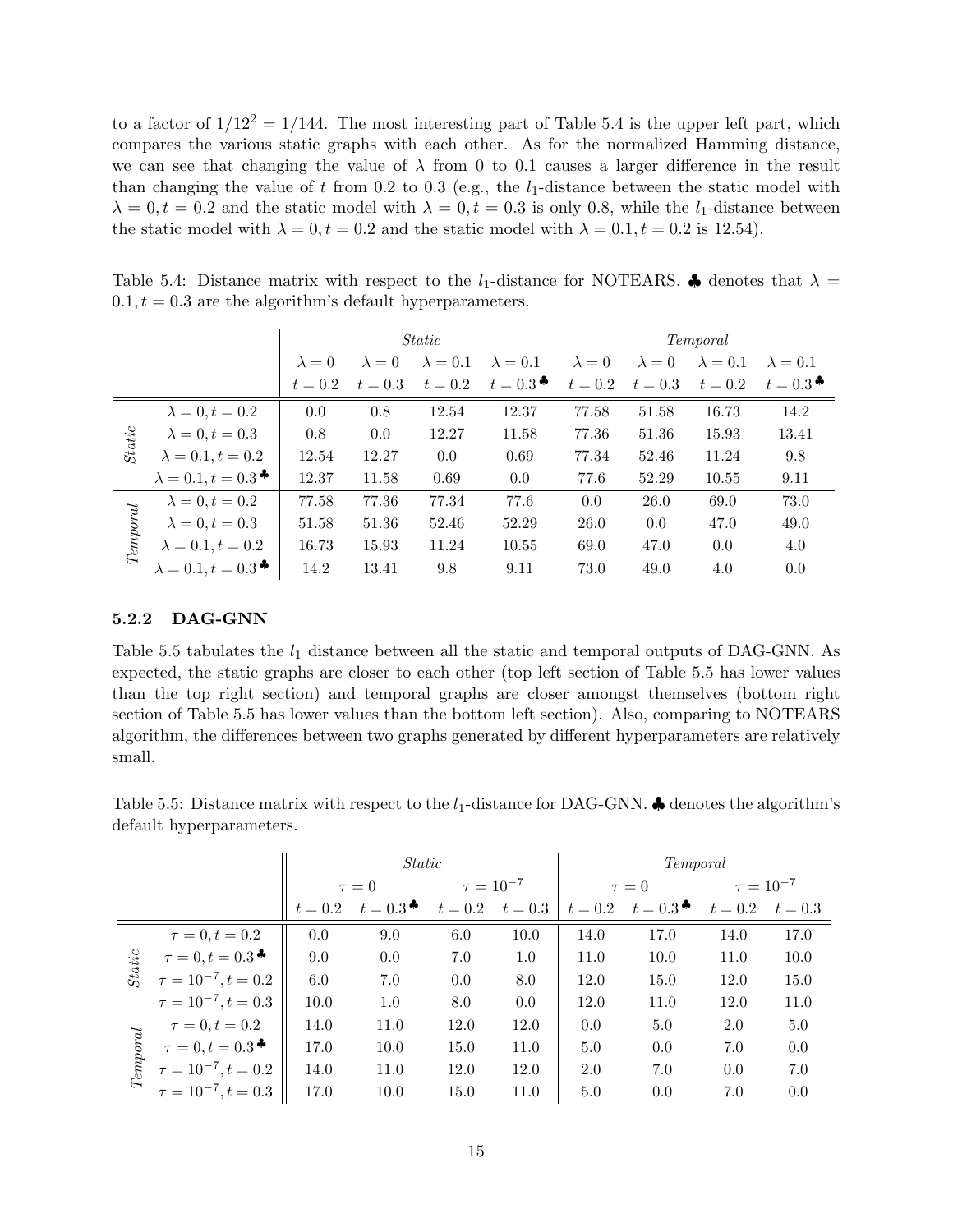### <span id="page-15-0"></span>6 Conclusions and Discussion

The Arctic has undergone dramatic changes in the past few decades, and sea ice decline is believed to be a key driver for the Arctic warming. On the one hand, the sea ice is melted by mixed effects of atmospheric dynamical and thermodynamical processes. These processes, on the other hand, can be largely affected by sea ice melt. Therefore, this study investigate the causality between multiple atmospheric processes and sea ice variations using three data-driven causality discovery approaches (TCDF, NOTEARS and DAG-GNN). As shown in previous sections, one advantage of utilizing these approaches is they not only generate causal graphs, but also provide quantified information on causal strength weight or time lag. Another advantage is that these approaches can take all relevant variable into consideration to find potential important causal relationship, which is different from most related studies that only analyze pair-wise causality between two variables. Instead of performing computationally expensive climate model simulations, here we focus solely on an observational-type analysis. Specifically, we examine the sensitivity of causality graphs produced by three methods to different hyperparameters and then compare those graphs with domain knowledge graph.

We found that the outputs of the three algorithms are rather sensitive to the choice of hyperparameters. For example, choosing an only slightly too large regularization parameter can result in NOTEARS or DAG-GNN producing empty graphs, that is not discovering any causal relationships at all. Also the values of the other parameters turned out to be important and outputs for different choices of the hyperparameters can be quite different. Hence, some care must be taken when applying data-driven causality discovery approaches and domain knowledge is indispensable for assessing whether their produced outputs are reasonable.

Compared to domain knowledge graph, the static graphs produced by NOTEARS and DAG-GNN are relatively reasonable. The results from NOTEARS suggest that RH and precipitation dominate sea ice changes among all variables. In the meantime, the sea ice has a large impact on SW and CW. The graph generated by DAG-GNN, however, indicate that the zonal (u10m) and meridional (v10m) wind fields are more important for driving sea ice variations than other variables. And there are no atmospheric variables being affected by the sea ice. Note that the edges between u10m and v10m, SW and v10m, CW and v10m are not realistic, even though they are produced by both NOTEARS and DAG-GNN. As for the temporal graphs, very few edges can be found in TCDF and NOTEARS. In comparison, the DAG-GNN is able to produce more complicated and meaningful results. The sea ice is found to have a delayed impact on itself, but with no causal relationship with any atmospheric processes.

Based on our analysis, it is still very challenging to directly apply these state-of-the-art datadriven causality discovery approaches to this specific climate topic. However, there are several limitations with current study, which potentially has a large influence on our results. (1) There are large uncertainties in the domain knowledge graph and thus cannot be considered as ground truth. The climate scientists strives to investigate the complex feedbacks between atmosphere and sea ice, but our knowledge in this field is still very limited. (2) We average the atmospheric and sea ice variables within the pan-Arctic domain (north of 60◦N) and our analysis is only based on the time series. However, the causal relationships between atmosphere and sea ice could be regionally dependent. (3) We use the full monthly atmosphere and sea ice records during 1980-2018. The feedbacks between atmosphere and sea ice are highly variable with season, and may occur at shorter time scales (e.g. daily). (4) The weights among different atmospheric variables are much higher than those between atmosphere and sea ice. Thus, the edges in the latter category could have been filtered out.

Nevertheless, this is a pioneer study in the application of data-drive causality discovery ap-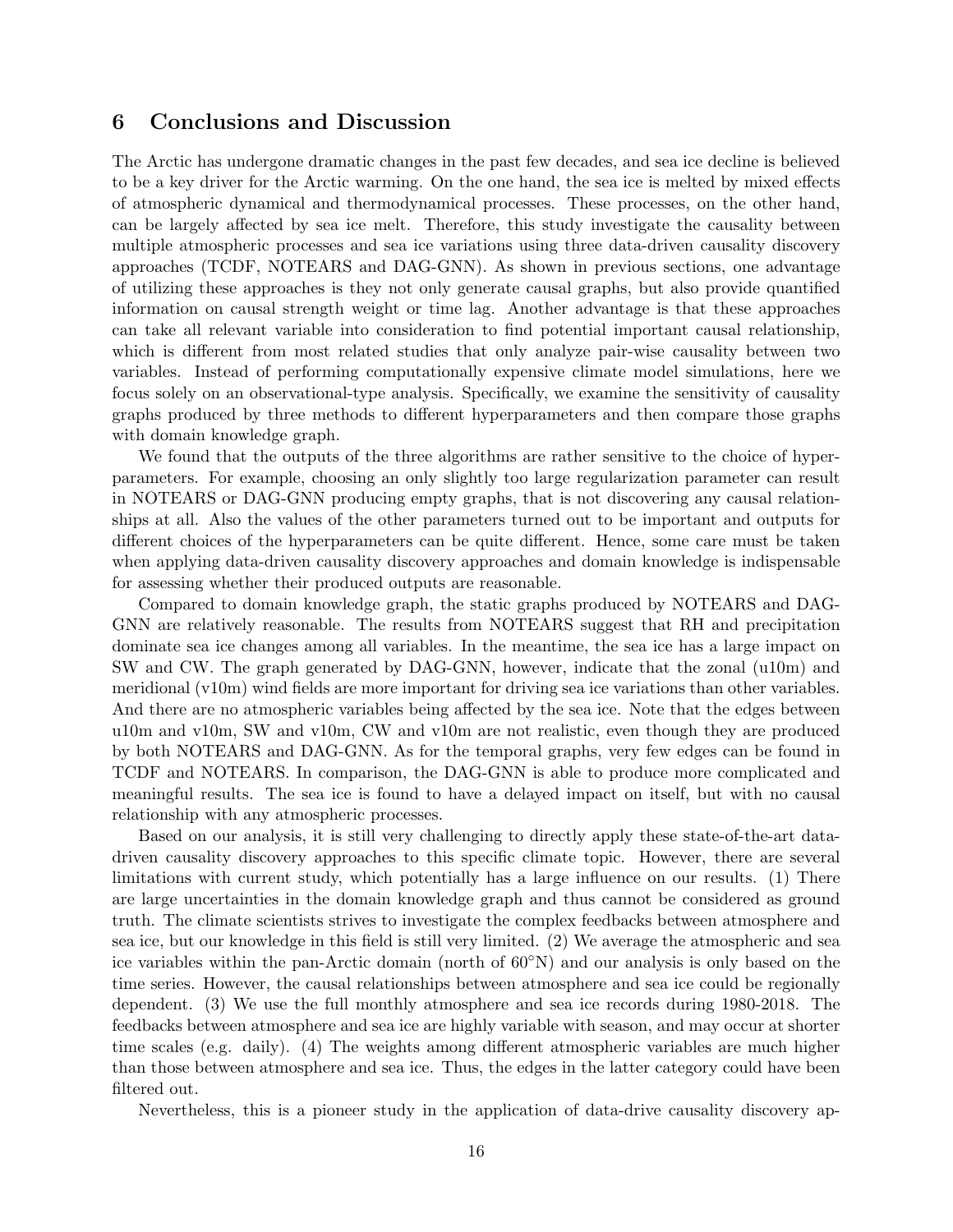proaches in the interactions between atmosphere and sea ice. This study will pave the way for us to disentangle the complicated causal relationships in the earth system, by taking the advantage of cutting-edge data science and Artificial Intelligence technologies. It also provides a good opportunity for climate scientists, data scientists and computer scientists to work together to solve the puzzle in the nature, which will eventually advance our understanding of polar climate system and global climate change.

## Acknowledgments

This work is supported by the grant "CyberTraining: DSE: Cross-Training of Researchers in Computing, Applied Mathematics and Atmospheric Sciences using Advanced Cyberinfrastructure Resources" from the National Science Foundation (grant no. OAC–1730250). The hardware used in the computational studies is part of the UMBC High Performance Computing Facility (HPCF). The facility is supported by the U.S. National Science Foundation through the MRI program (grant nos. CNS–0821258, CNS–1228778, and OAC–1726023) and the SCREMS program (grant no. DMS– 0821311), with additional substantial support from the University of Maryland, Baltimore County (UMBC). See <hpcf.umbc.edu> for more information on HPCF and the projects using its resources.

## References

- <span id="page-16-8"></span>[1] B. Aragam, A. Amini, and Q. Zhou. Learning directed acyclic graphs with penalized neighbourhood regression. arXiv:1511.08963, 2017.
- <span id="page-16-3"></span>[2] R. Bintanja and F. Selten. Future increases in arctic precipitation linked to local evaporation and sea-ice retreat. Nature, 509(7501), 2014.
- <span id="page-16-0"></span>[3] L. Boisvert, M. Webster, A. Petty, T. Markus, D. Bromwich, and R. Cullather. Intercomparison of precipitation estimates over the arctic ocean and its peripheral seas from reanalyses. J. Climate, 31(20), 2018.
- <span id="page-16-1"></span>[4] L. N. Boisvert and J. C. Stroeve. The arctic is becoming warmer and wetter as revealed by the atmospheric infrared sounder. Geophys. Res. Lett., 42(11), 2015.
- <span id="page-16-2"></span>[5] L. N. Boisvert, D. Wu, and C. Shie. Increasing evaporation amounts seen in the arctic between 2003 and 2013 from airs data. J. Geophys. Res. Atmos., 120(14), 2015.
- <span id="page-16-7"></span>[6] C. C. C. S. (C3S). Era5: Fifth generation of ecmwf atmospheric reanalyses of the global climate. Technical report, Copernicus Climate Change Service Climate Data Store (CDS), 2017.
- <span id="page-16-6"></span>[7] D. Cavalieri, J. Crawford, M. Drinkwater, W. Emery, D. Eppler, L. Farmer, M. Goodberlet, R. Jentz, A. Milman, C. Morris, and R. Onstott. Nasa sea ice validation program for the dmsp ssm/i: final report, nasa technical memorandum 104559. Technical report, National Aeronautics and Space Administration, 1992.
- <span id="page-16-5"></span>[8] D. Cavalieri, C. Parkinson, P. Gloersen, and H. Zwally. arxiv. Technical report, Istituto Dalle Molle di Studi sull'Intelligenza Artificiale.
- <span id="page-16-4"></span>[9] R. Chemke, L. Polvani, and C. Deser. The effect of arctic sea ice loss on the hadley circulation. Geophys. Res. Lett., 46(2), 2019.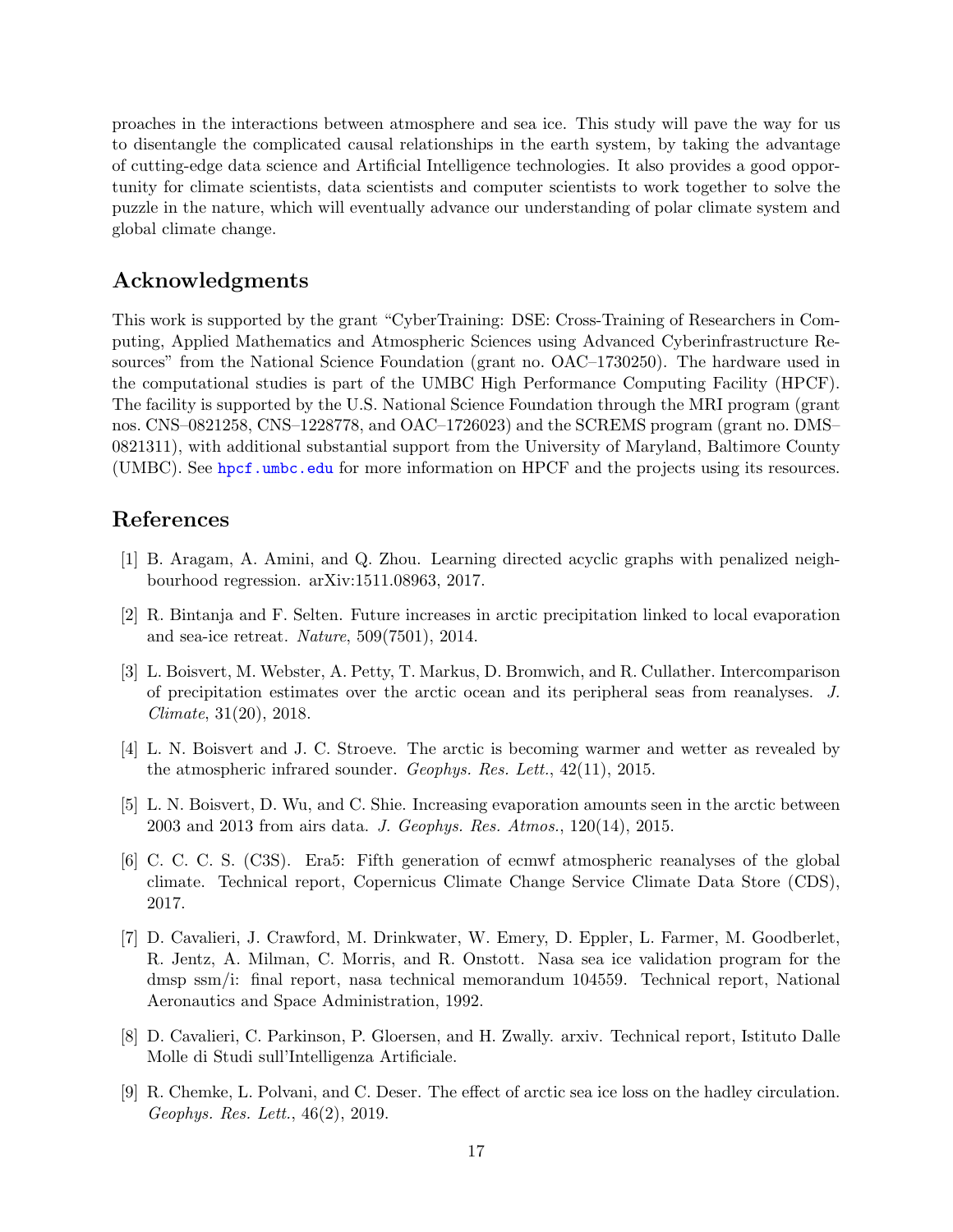- <span id="page-17-3"></span>[10] X. Chen, Y. Liu, H. Liu, and J. G. Carbonell. Learning spatial-temporal varying graphs with applications to climate data analysis. In Proceedings of the Twenty-Fourth AAAI Conference on Artificial Intelligence, 2010.
- <span id="page-17-13"></span>[11] D. Chickering. Learning bayesian networks is NP-complete. In Learning from Data, volume 112 of Lecture Notes in Statistics. Springer, 1996.
- <span id="page-17-6"></span>[12] Y. Choi, B. Kim, S. Hur, S. Kim, J. Kim, and C. Ho. Connecting early summer cloud-controlled sunlight and late summer sea ice in the arctic. J. Geophys. Res. Atmos., 119(19), 2014.
- <span id="page-17-4"></span>[13] T. Chu, D. Danks, and C. Glymour. Data driven methods for nonlinear granger causality: Climate teleconnection mechanisms. Technical Report CMU-PHIL-171, Department of Philosophy, Carnegie Mellon University, 2005.
- <span id="page-17-1"></span>[14] J. Cohen, J. Screen, J. Furtado, and Coauthors. Recent arctic amplification and extreme mid-latitude weather. Nature Geosci., 7, 2014.
- <span id="page-17-7"></span>[15] C. J. Cox, T. Uttal, C. N. Long, M. D. Shupe, R. S. Stone, and S. Starkweather. The role of springtime arctic clouds in determining autumn sea ice extent. *Journal of Climate*, 29(18):6581–6596, 2016.
- <span id="page-17-9"></span>[16] R. Cruz-García, V. Guemas, M. Chevallier, and F. Massonnet. An assessment of regional sea ice predictability in the arctic ocean. Climate dynamics, 53(1-2):427–440, 2019.
- <span id="page-17-11"></span>[17] D. Dee and Coauthors. The era-interim reanalysis: configuration and performance of the data assimilation system. Q. J. Roy. Meteor. Soc., 137:553–597, 2011.
- <span id="page-17-8"></span>[18] Q. Ding, A. Schweiger, M. L'Heureux, D. S. Battisti, S. Po-Chedley, N. C. Johnson, E. Blanchard-Wrigglesworth, K. Harnos, Q. Zhang, R. Eastman, et al. Influence of highlatitude atmospheric circulation changes on summertime arctic sea ice. Nature Climate Change, 7(4):289–295, 2017.
- <span id="page-17-15"></span>[19] C. Donnat and S. Holmes. Tracking network dynamics: A survey using graph distances. Annals of Applied Statistics, 12(2):971–1012, 2018.
- <span id="page-17-5"></span>[20] I. Ebert-Uphoff and Y. Deng. Causal discovery for climate research using graphical models. J. Climate, 25(17):5648–5665, 2012.
- <span id="page-17-10"></span>[21] V. Guemas, E. Blanchard-Wrigglesworth, M. Chevallier, J. J. Day, M. Déqué, F. J. Doblas-Reyes, N. S. Fučkar, A. Germe, E. Hawkins, S. Keeley, et al. A review on arctic sea-ice predictability and prediction on seasonal to decadal time-scales. Quarterly Journal of the Royal Meteorological Society, 142(695):546–561, 2016.
- <span id="page-17-2"></span>[22] R. Guo, L. Cheng, J. Li, P. R. Hahn, and H. Liu. A survey of learning causality with data: Problems and methods. ACM Computing Surveys (CSUR).
- <span id="page-17-12"></span>[23] J. D. Hamilton. Time series analysis. Princeton University Press, 1994.
- <span id="page-17-14"></span>[24] D. Heckerman, D. Geiger, and D. Chickering. Learning bayesian networks: The combination of knowledge and statistical data. Machine Learning, 20:197–243, 1995.
- <span id="page-17-0"></span>[25] M. M. Holland and C. M. Bitz. Polar amplification of climate change in coupled models. Clim.  $Dyn., 21(3-4), 2003.$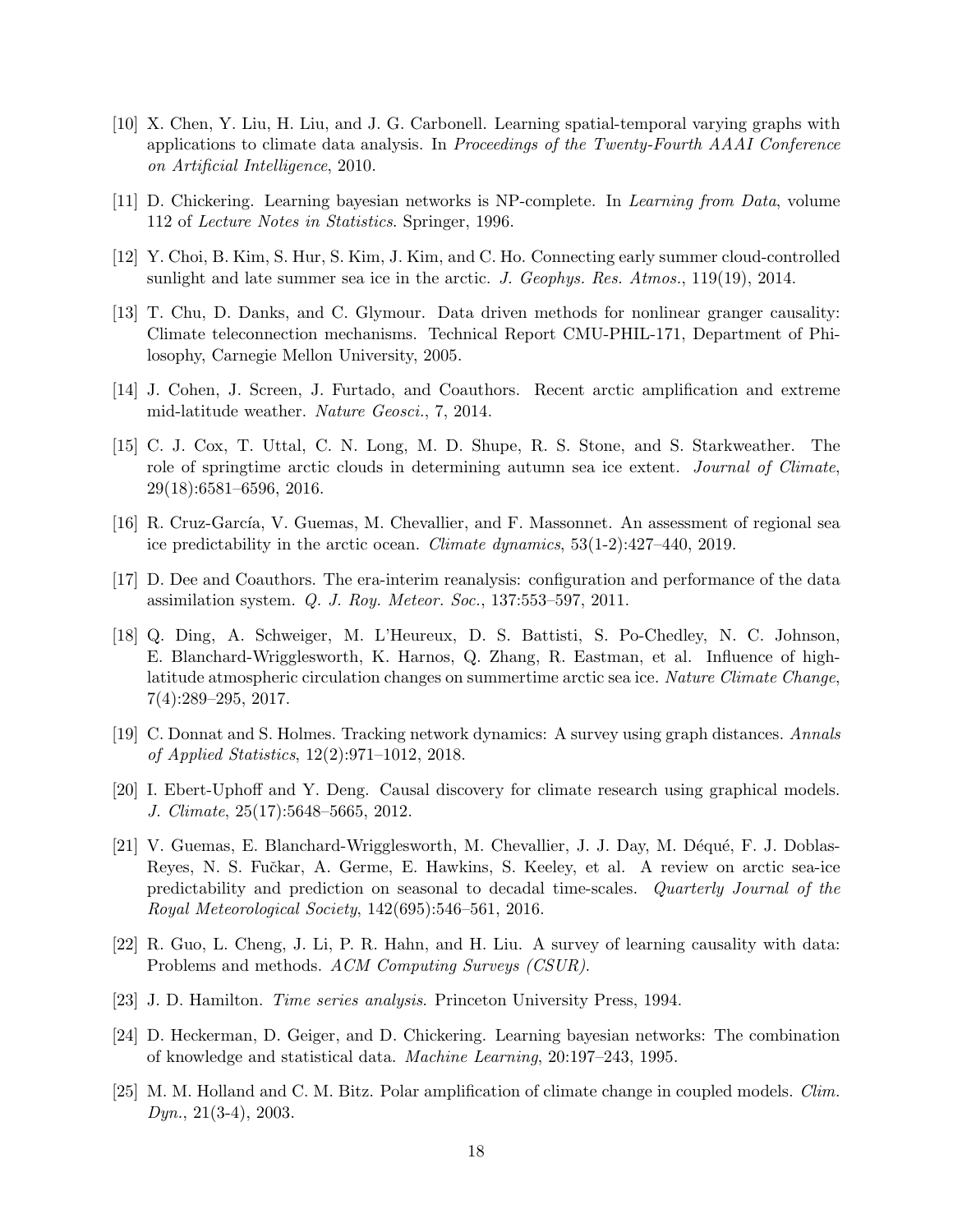- <span id="page-18-11"></span>[26] M. M. Holland, L. Landrum, D. Bailey, and S. Vavrus. Changing seasonal predictability of arctic summer sea ice area in a warming climate. Journal of Climate, 32(16):4963–4979, 2019.
- <span id="page-18-7"></span>[27] Y. Huang, X. Dong, D. A. Bailey, M. M. Holland, B. Xi, A. K. DuVivier, J. E. Kay, L. L. Landrum, and Y. Deng. Thicker clouds and accelerated arctic sea ice decline: The atmospheresea ice interactions in spring. Geophysical Research Letters, 46(12):6980–6989, 2019.
- <span id="page-18-9"></span>[28] Y. Huang, X. Dong, B. Xi, and Y. Deng. A survey of the atmospheric physical processes key to the onset of arctic sea ice melt in spring. Climate Dynamics, 52(7-8):4907–4922, 2019.
- <span id="page-18-6"></span>[29] Y. Huang, X. Dong, B. Xi, E. K. Dolinar, and R. E. Stanfield. The footprints of 16 year trends of arctic springtime cloud and radiation properties on september sea ice retreat. Journal of Geophysical Research: Atmospheres, 122(4):2179–2193, 2017.
- <span id="page-18-0"></span>[30] S. Hussung, S. Mahmud, A. Sampath, M. Wu, P. Guo, and J. Wang. Evaluation of Data-driven Causality Discovery Approaches among Dominant Climate Modes. Technical Report HPCF-2019-12, UMBC High Performance Computing Facility, University of Maryland, Baltimore County, 2019.
- <span id="page-18-2"></span>[31] M. Kapsch, R. Graversen, and M. Tjernström. Springtime atmospheric energy transport and the control of arctic summer sea-ice extent. Nat. Clim. Change, 3, 2013.
- <span id="page-18-8"></span>[32] M.-L. Kapsch, R. G. Graversen, M. Tjernström, and R. Bintanja. The effect of downwelling longwave and shortwave radiation on arctic summer sea ice. Journal of Climate, 29(3):1143– 1159, 2016.
- <span id="page-18-10"></span>[33] M.-L. Kapsch, N. Skific, R. G. Graversen, M. Tjernström, and J. A. Francis. Summers with low arctic sea ice linked to persistence of spring atmospheric circulation patterns. Climate dynamics, 52(3-4):2497–2512, 2019.
- <span id="page-18-3"></span>[34] J. E. Kay and A. Gettelman. Cloud influence on and response to seasonal arctic sea ice loss. J. Geophys. Res. Atmos., 114(D18), 2009.
- <span id="page-18-5"></span>[35] C. F. Kennel and E. Yulaeva. Influence of arctic sea-ice variability on pacific trade winds. Proc. Natl. Acad. Sci., 117(6):2824–2834, 2020.
- <span id="page-18-14"></span>[36] D. P. Kingma and M. Welling. Auto-encoding variational bayes. In Y. Bengio and Y. LeCun, editors, 2nd International Conference on Learning Representations, ICLR 2014, Banff, AB, Canada, April 14-16, 2014, Conference Track Proceedings, 2014.
- <span id="page-18-4"></span>[37] B. Kopec, X. Feng, F. Michel, and E. Posmentier. Influence of sea ice on arctic precipitation. Proc. Natl. Acad. Sci., 113(1), 2016.
- <span id="page-18-1"></span>[38] M. Kretschmer, D. Coumou, J. F. Donges, and J. Runge. Using causal effect networks to analyze different arctic drivers of midlatitude winter circulation. J. Climate,  $29(11):4069-$ 4081, 2016.
- <span id="page-18-12"></span>[39] R. Lindsay, M. Wensnahan, A. Schweiger, and J. Zhang. Evaluation of seven different atmospheric reanalysis products in the arctic. J. Climate, 27(7):2588–2606, 2014.
- <span id="page-18-13"></span>[40] P.-L. Loh and P. Bühlmann. High-dimensional learning of linear causal networks via inverse covariance estimation. Journal of Machine Learning Research, 15:3065–3105, 2014.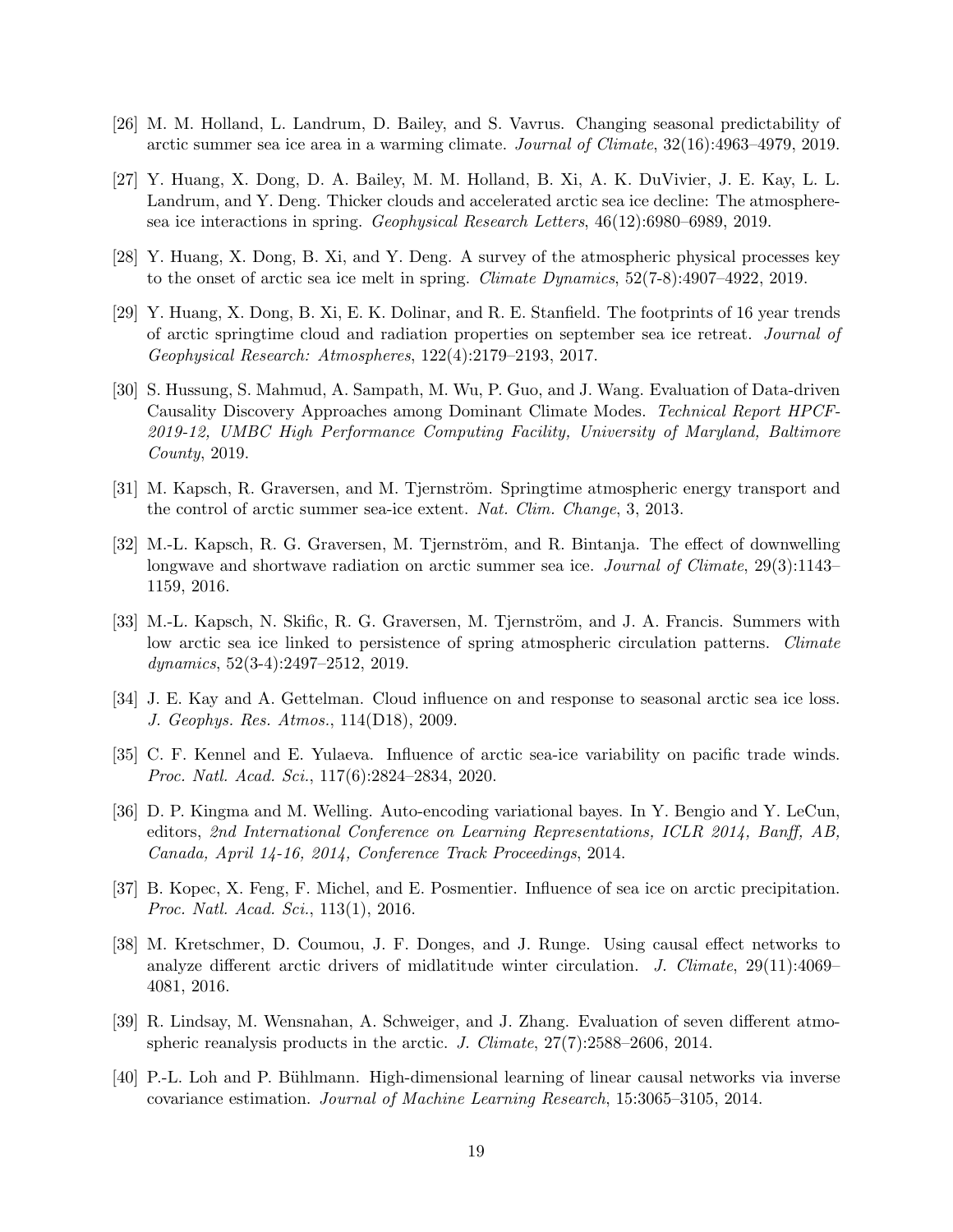- <span id="page-19-4"></span>[41] N. J. Matthewman and G. Magnusdottir. Observed interaction between pacific sea ice and the western pacific pattern on intraseasonal time scales. J. Climate,  $24(19):5031-5042$ ,  $2011$ .
- <span id="page-19-3"></span>[42] M. C. McGraw and E. A. Barnes. Memory matters: A case for granger causality in climate variability studies. J. Climate, 31(8):3289–3300, 2018.
- <span id="page-19-10"></span>[43] A. Morrison, J. Kay, H. Chepfer, R. Guzman, and V. Yettella. Isolating the liquid cloud response to recent arctic sea ice variability using spaceborne lidar observations. J. Geophys. Res. Atmos., 123(1), 2018.
- <span id="page-19-1"></span>[44] M. Nauta, D. Bucur, and C. Seifert. Causal discovery with attention-based convolutional neural networks. Machine Learning and Knowledge Extraction, 1(1):312–340, 2019.
- <span id="page-19-6"></span>[45] M. Nauta, D. Bucur, and C. Seifert. Causal discovery with attention-based convolutional neural networks. *machine learning*  $\mathcal{B}$  *knowledge extraction*, 19(1), 2019. Code available on <https://github.com/M-Nauta/TCDF>.
- <span id="page-19-16"></span>[46] J. Nocedal and S. Wright. *Numerical Optimization*. Springer, 2006.
- <span id="page-19-12"></span>[47] E. A. Nussbaumer and R. T. Pinker. The role of shortwave radiation in the 2007 arctic sea ice anomaly. Geophysical research letters, 39(15), 2012.
- <span id="page-19-7"></span>[48] J. Overland and M. Wang. Large-scale atmospheric circulation changes are associated with the recent loss of arctic sea ice. Tellus  $A_1$ , 62(1), 2010.
- <span id="page-19-2"></span>[49] J. T. Overpeck, G. A. Meehl, S. Bony, and D. R. Easterling. Climate data challenges in the 21st century. science, 331(6018):700–702, 2011.
- <span id="page-19-9"></span>[50] C. Parkinson and J. Comiso. On the 2012 record low arctic sea ice cover: Combined impact of preconditioning and an august storm. Geophys. Res. Lett., 40(7), 2013.
- <span id="page-19-13"></span>[51] D. Perovich, T. Grenfell, B. Light, and P. Hobbs. Seasonal evolution of the albedo of multiyear arctic sea ice. Journal of Geophysical Research: Oceans, 107(C10):SHE–20, 2002.
- <span id="page-19-15"></span>[52] J. Ramsey, M. Glymour, R. Sanchez-Romero, and C. Glymour. A million variables and more: the fast greedy equivalence search algorithm for learning high-dimensional graphical causal models, with an application to functional magnetic resonance images. International Journal of Data Science and Analytics, 3:121–129, 2017.
- <span id="page-19-8"></span>[53] A. Rinke, E. Knudsen, D. Mewes, W. Dorn, D. Handorf, K. Dethloff, and J. Moore. Arctic summer sea ice melt and related atmospheric conditions in coupled regional climate model simulations and observations. J. Geophys. Res. Atmos., 124(12), 2019.
- <span id="page-19-5"></span>[54] S. Samarasinghe, M. McGraw, E. Barnes, and I. Ebert-Uphoff. A study of links between the arctic and the midlatitude jet stream using granger and pearl causality. Environmetrics, 30(4):e2540, 2019.
- <span id="page-19-14"></span>[55] J. Schmidhuber. Deep learning in neural networks: An overview. Technical report, 2015.
- <span id="page-19-11"></span>[56] T. Semmler, R. McGrath, and S. Wang. The impact of arctic sea ice on the arctic energy budget and on the climate of the northern mid-latitudes. Clim. Dyn., 39(11), 2012.
- <span id="page-19-0"></span>[57] M. C. Serreze and R. G. Barry. Processes and impacts of arctic amplification: A research synthesis. Global and planetary change, 77(1-2):85–96, 2011.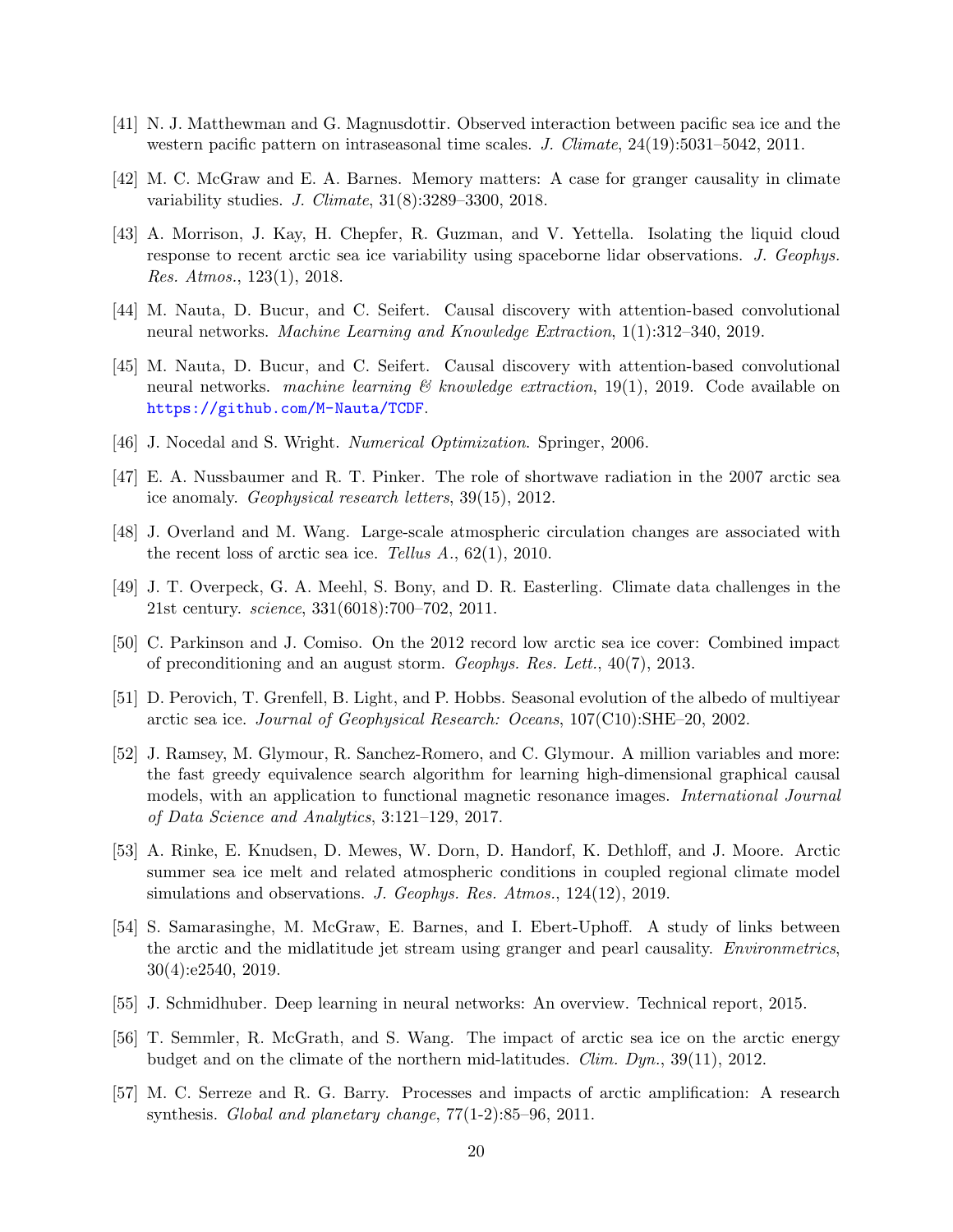- <span id="page-20-0"></span>[58] M. C. Serreze and J. C. Stroeve. Arctic sea ice trends, variability and implications for seasonal ice forecasting. Phil. Trans. R. Soc. A., 373(2045), 2015.
- <span id="page-20-3"></span>[59] H. Song, J. Tian, J. Huang, P. Guo, Z. Zhang, and J. Wang. Hybrid causality analysis of enso's global impacts on climate variables based on data-driven analytics and climate model simulation. Frontiers in Earth Science, 7:233, 2019.
- <span id="page-20-4"></span>[60] H. Song, J. Wang, J. Tian, J. Huang, and Z. Zhang. Spatio-temporal climate data causality analytics-an analysis of enso's global impacts. In Proceedings of the 8th International Workshop on Climate Informatics (CI2018), pages 45–48, 2018.
- <span id="page-20-8"></span>[61] G. Spreen, R. Kwok, and D. Menemenlis. Trends in arctic sea ice drift and role of wind forcing: 1992–2009. Geophys. Res. Lett., 38(19), 2011.
- <span id="page-20-6"></span>[62] C. Strong, G. Magnusdottir, and H. Stern. Observed feedback between winter sea ice and the north atlantic oscillation. J. Climate, 22(22):6021–6032, 2009.
- <span id="page-20-13"></span>[63] M. Sturm, J. Holmgren, and D. K. Perovich. Winter snow cover on the sea ice of the arctic ocean at the surface heat budget of the arctic ocean (sheba): Temporal evolution and spatial variability. Journal of Geophysical Research: Oceans, 107(C10):SHE–23, 2002.
- <span id="page-20-1"></span>[64] L. Sun, J. Perlwitz, and M. Hoerling. What caused the recent "warm arctic, cold continents" trend pattern in winter temperatures? Geophys. Res. Lett., 43(10), 2016.
- <span id="page-20-2"></span>[65] C. W. Team, R. Pachauri, and L. M. (eds.). Climate change 2014: Synthesis report. contribution of working groups i, ii and iii to the fifth assessment report of the intergovernmental panel on climate change. Technical report, IPCC, Geneva, Switzerland, 2014.
- <span id="page-20-14"></span>[66] S. Van de Geer and P. Bühlmann.  $l_0$ -penalized maximum likelihood for sparse directed acyclic graphs. Annals of Statistics, 41(2):536–567, 2013.
- <span id="page-20-10"></span>[67] C. Wang, R. Graham, K. Wang, S. Gerland, and M. Granskog. Comparison of era5 and erainterim near-surface air temperature, snowfall and precipitation over arctic sea ice: effects on sea ice thermodynamics and evolution. The Cryosphere, 13(6), 2019.
- <span id="page-20-11"></span>[68] J. Wang, J. Zhang, E. Watanabe, M. Ikeda, K. Mizobata, J. E. Walsh, X. Bai, and B. Wu. Is the dipole anomaly a major driver to record lows in arctic summer sea ice extent? Geophysical Research Letters, 36(5), 2009.
- <span id="page-20-12"></span>[69] E. Watanabe, J. Wang, A. Sumi, and H. Hasumi. Arctic dipole anomaly and its contribution to sea ice export from the arctic ocean in the 20th century. Geophysical research letters, 33(23), 2006.
- <span id="page-20-9"></span>[70] B. Wu, J. Overland, and R. D'Arrigo. Anomalous arctic surface wind patterns and their impacts on september sea ice minima and trend. Tellus A: Dynamic Meteorology and Oceanography, 64(1), 2012.
- <span id="page-20-7"></span>[71] Y. Yu, J. Chen, T. Gao, and M. Yu. Dag-gnn: Dag structure learning with graph neural networks. In Proceedings of the 36th International Conference on Machine Learning, 2019. Code available on <https://github.com/fishmoon1234/DAG-GNN>.
- <span id="page-20-5"></span>[72] T. Zerenner, P. Friederichs, K. Lehnertz, and A. Hense. A gaussian graphical model approach to climate networks. Chaos: An Interdisciplinary Journal of Nonlinear Science, 24(2):023103, 2014.